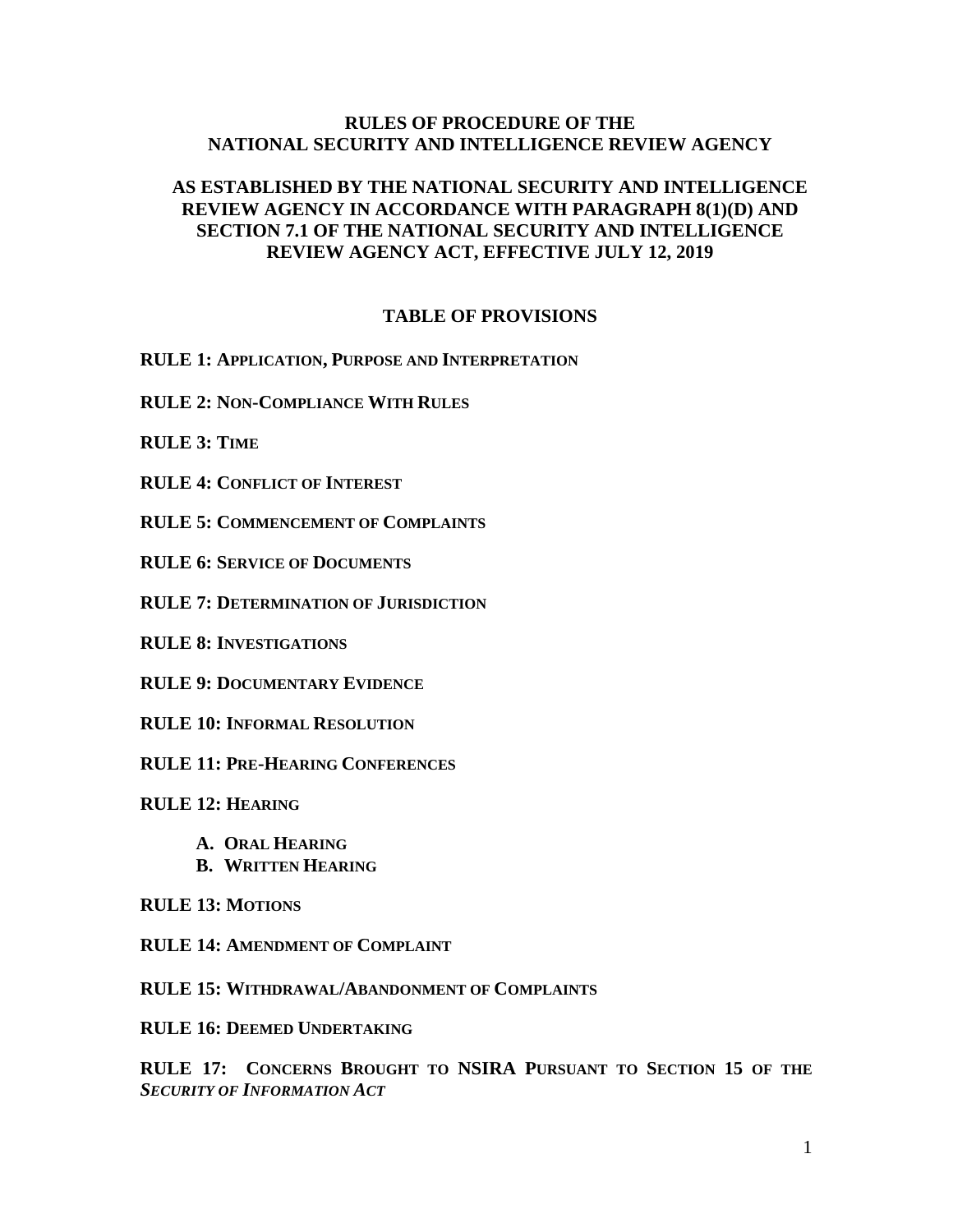#### **APPLICATION, PURPOSE AND INTERPRETATION**

## **Application**

- 1.01 These rules apply to complaints, referrals, reports, and references made to the National Security and Intelligence Review Agency (hereinafter referred to as the "Review Agency") under paragraph 8(1)(d) of the *Act*.
- 1.02 (1) These rules apply to the proceedings commenced under the preceding rules, except in respect of steps already taken under the preceding rules.

(2) The assigned member(s) may decide to apply the preceding rules should it be deemed necessary to meet procedural fairness.

1.03 These rules take effect on July 19, 2021.

### **Purpose**

- 1.04 Except as otherwise prescribed by the *Act*, these rules are enacted to ensure that
	- (a) all parties to an investigation have the fullest opportunity to participate and to make representations;
	- (b) arguments and evidence be disclosed and presented in a timely and efficient manner; and
	- (c) all proceedings before the Review Agency be conducted as informally and expeditiously as possible.

## **Definitions**

"*Act*" means the *National Security and Intelligence Review Agency Act*;

"assigned member(s)" means the member(s) assigned by the Review Agency to investigate a complaint, referral, report or reference;

"Chief" means the Chief of the Communications Security Establishment;

"Deputy Head", means,

a) with respect to a section 16 complaint, the Director of the Canadian Security Intelligence Service;

<sup>1.05</sup> (1) In these rules, unless the context requires otherwise,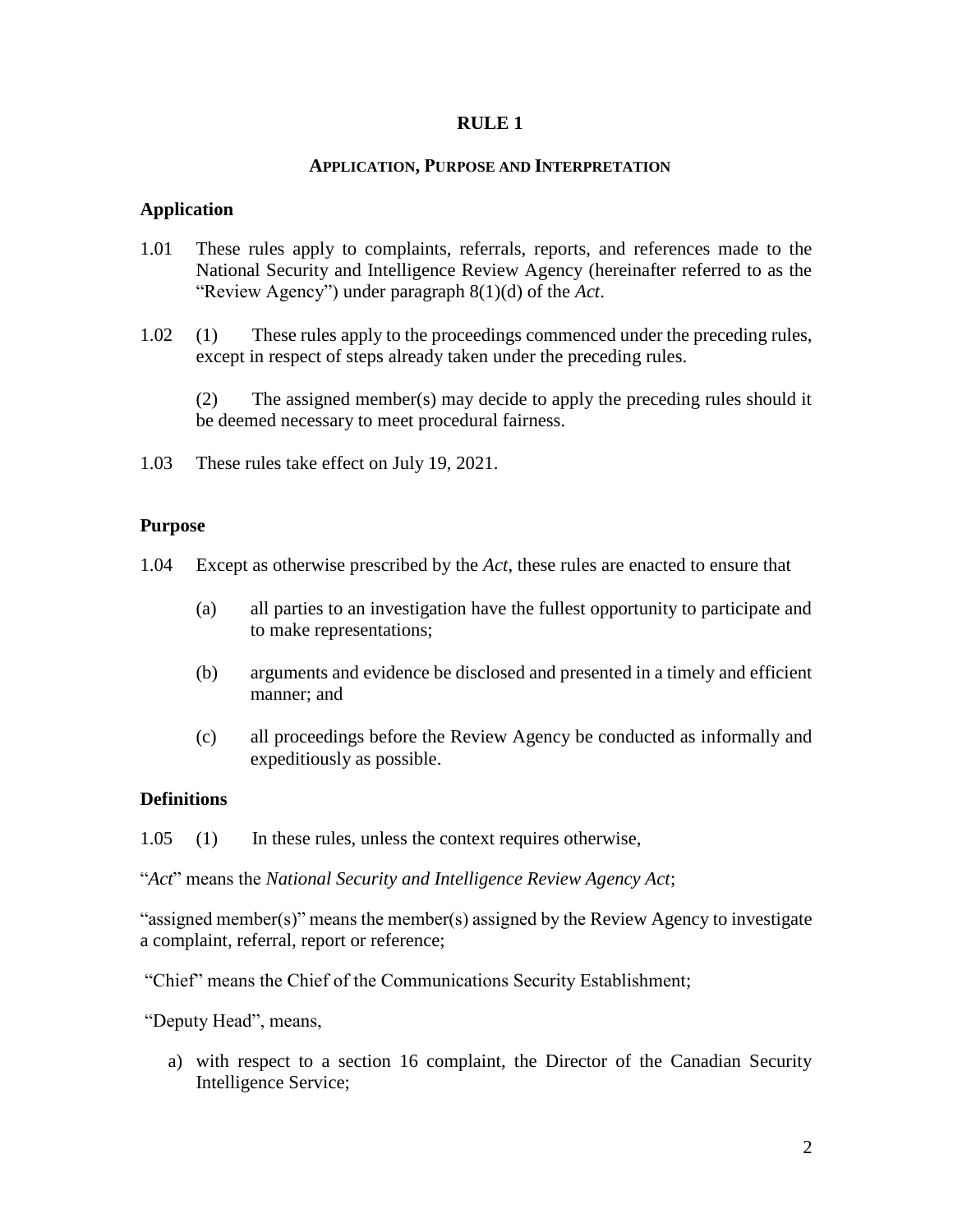- b) with respect to a section 17 complaint, the Chief of the Communications Security Establishment;
- c) with respect to a section 18 complaint, the Deputy Head responsible for making a decision pursuant to subsection 18(3) of the Act; and
- d) with respect to a section 19 complaint, the Commissioner of the Royal Canadian Mounted Police;

"Director" means the Director of the Canadian Security Intelligence Service;

"document" includes a paper, book, record, account, sound recording, videotape, film, photograph, drawing, diagram, chart, graph, map, plan, survey, information recorded or stored by computer or by means of any other device, and a copy or portion of that material;

"*ex parte*" refers to a type of proceeding held in the absence of the other parties to a complaint;

"holiday" means a Saturday, Sunday or any other day defined as a holiday in subsection 35(1) of the *Interpretation Act;*

"*in camera*" refers to a type of proceeding held in the absence of the public;

"investigation" means an investigation under paragraph 8(1)(d) of the *Act*;

"member" means a member of the Review Agency;

"party" or "parties" means the complainant and/or respondent or as the case may be;

"preceding rules" means the Review Agency's *Rules of Procedure* as they read on the day before these rules come into force;

"Protected B" refers to the level of security required by the Government of Canada to safeguard sensitive information and applies to information that, if compromised, could cause serious injury to an individual, organization or government;

"Registrar" means the Registrar of the Review Agency;

"Review Agency" means the National Security and Intelligence Review Agency;

"respondent" means the Canadian Security Intelligence Service or the Communications Security Establishment or the Royal Canadian Mounted Police and/or the Deputy Head responsible, as the case may be;

(2) A word or phrase used in these rules that is defined in the *Act* bears the definition contained in the *Act*.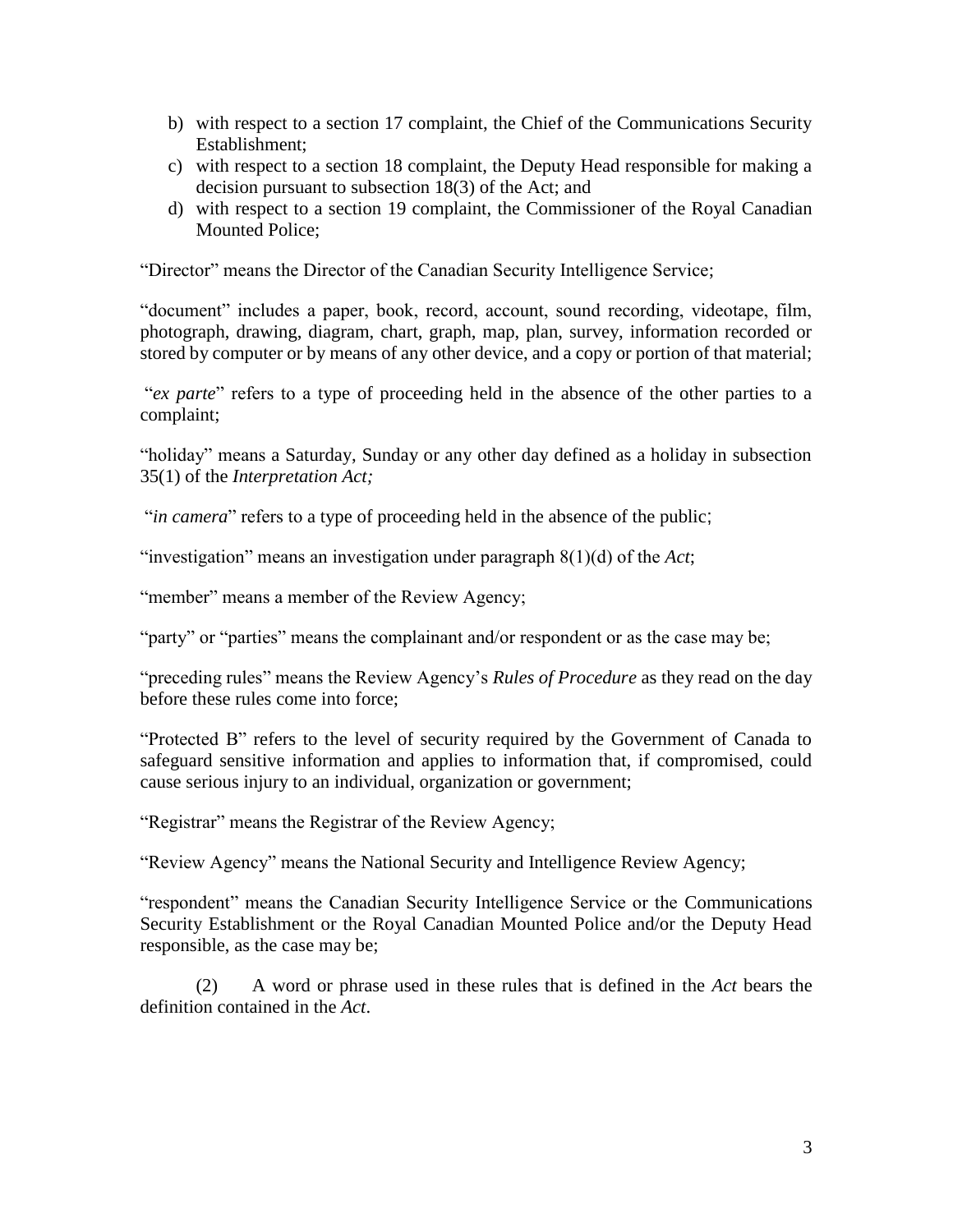# **Interpretation of Rules**

1.06 (1) These rules shall be liberally construed to advance the purposes set out in rule 1.04.

(2) These rules are not exhaustive and the Review Agency retains the authority to decide any issue of procedure not provided for by these rules.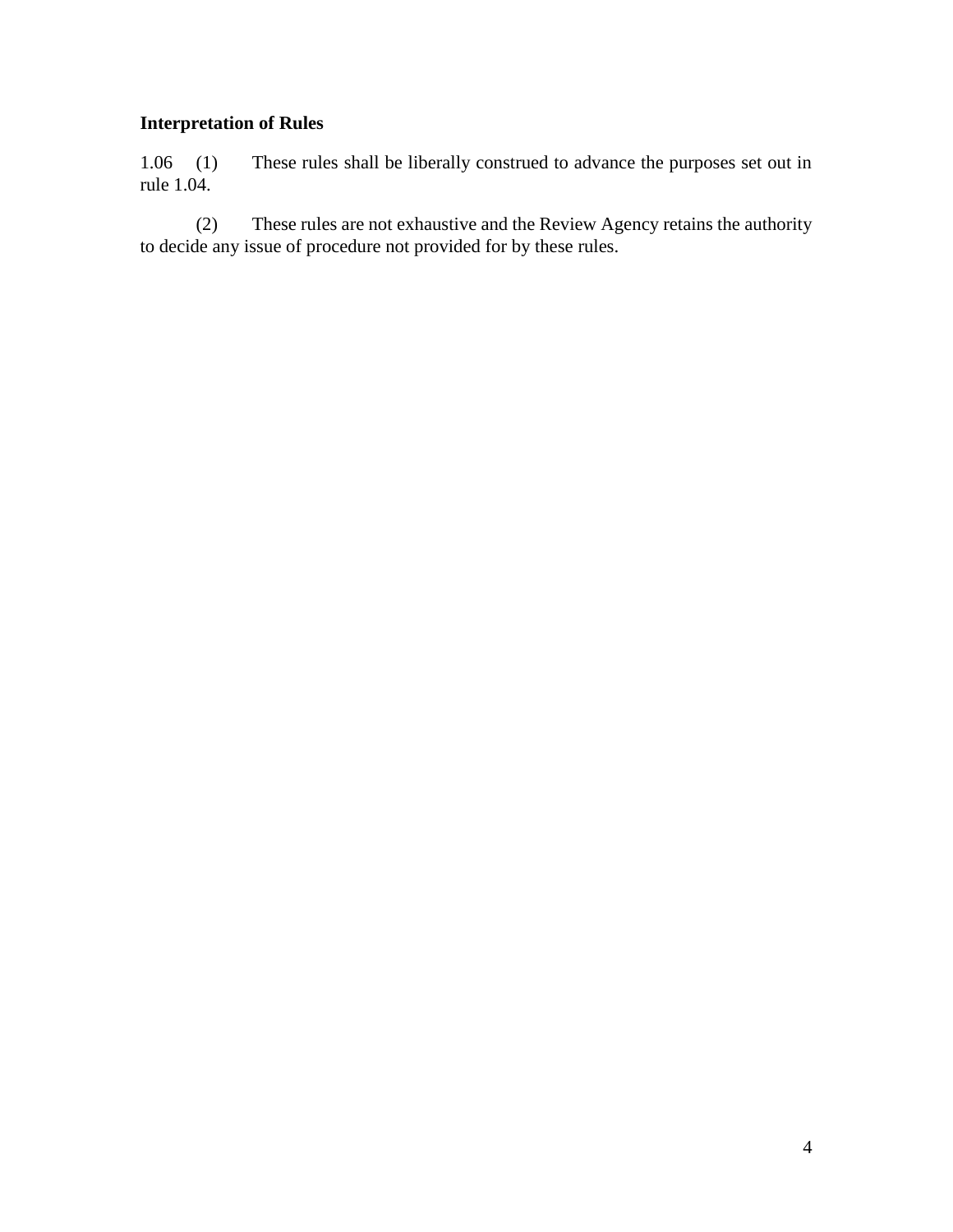### **NON-COMPLIANCE WITH RULES**

#### **Effect of non-compliance**

2.01 A failure to comply with these rules is an irregularity and does not render an investigation, or a step, document or direction in an investigation a nullity.

### **Motion to challenge irregularity**

2.02 (1) A party may by motion challenge any step taken by another party for noncompliance with these rules.

(2) A motion under subrule (1) shall be brought as soon as practicable after the moving party becomes aware of the irregularity.

### **Orders on motion**

2.03 Where, on a motion brought under rule 2.02, a member finds that a party has not complied with these rules, the member may, by order or direction,

- (a) dismiss the motion, where the motion was not brought within a sufficient time after the moving party became aware of the irregularity to avoid prejudice to the responding party;
- (b) grant any amendments required to address the irregularity; or
- (c) set aside the proceeding, in whole or in part.

## **Dispensing with compliance**

2.04 On the motion of a party or on a member's own motion, a member may dispense with compliance with any of these rules where it advances the purposes set out in rule 1.04.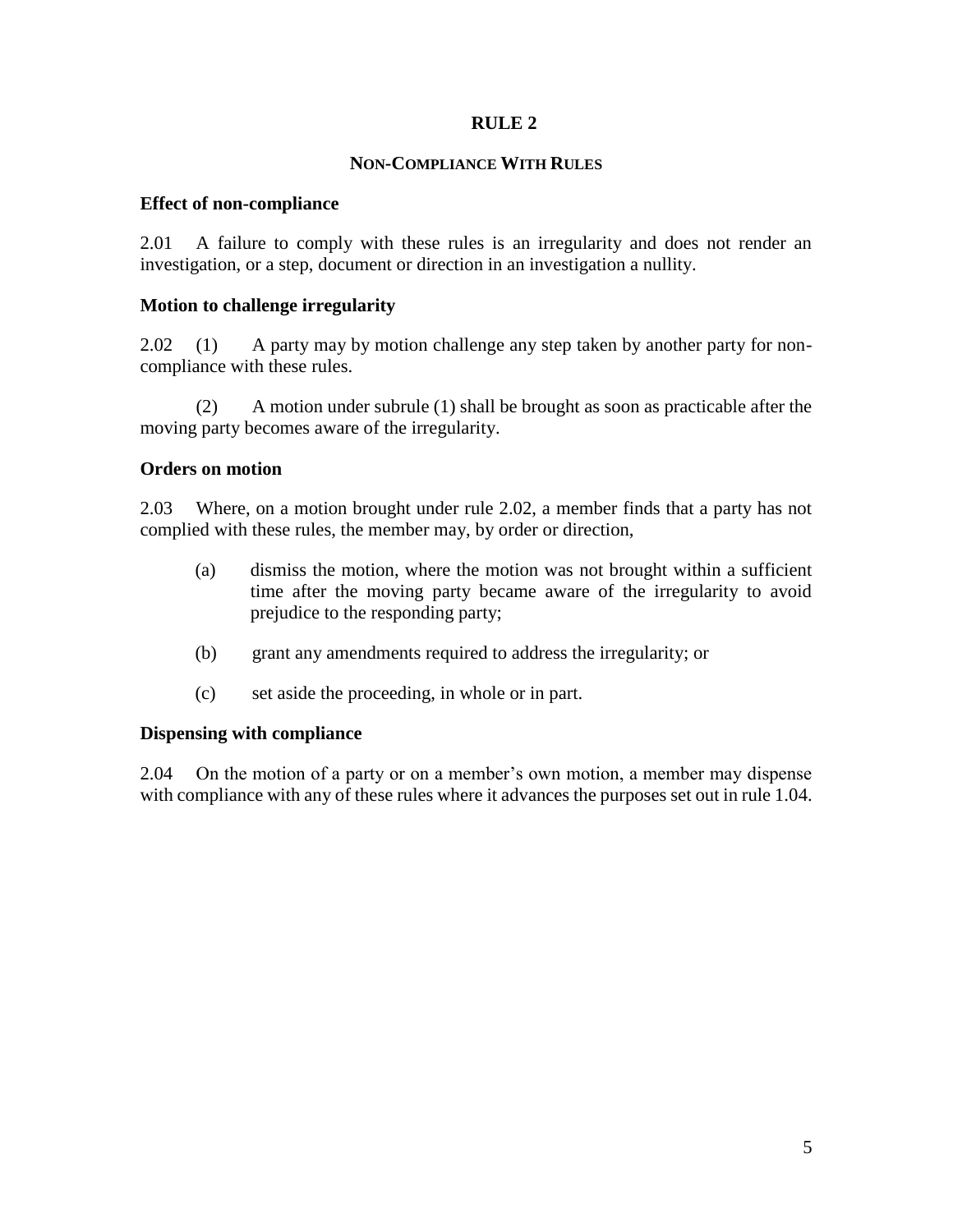### **TIME**

### **Computing Time**

- 3.01 In computing time under these rules, or under a direction made under these rules,
	- (a) where there is a reference to a number of days between two (2) events, they shall be counted by excluding the day on which the first event happens and including the day on which the second event happens;
	- (b) where a period of less than seven (7) days is prescribed, holidays shall not be counted; and
	- (c) where the time for doing an act expires on a holiday, the act may be done on the next day that is not a holiday.

### **Extension or abridgment of time periods**

3.02 (1) On the motion of a party or on a member's own motion, a member may extend or abridge any time prescribed by these rules, or by a direction made under these rules, where it advances the purposes set out in rule 1.04.

(2) A motion for an extension of time may be made before or after the expiration of the time prescribed.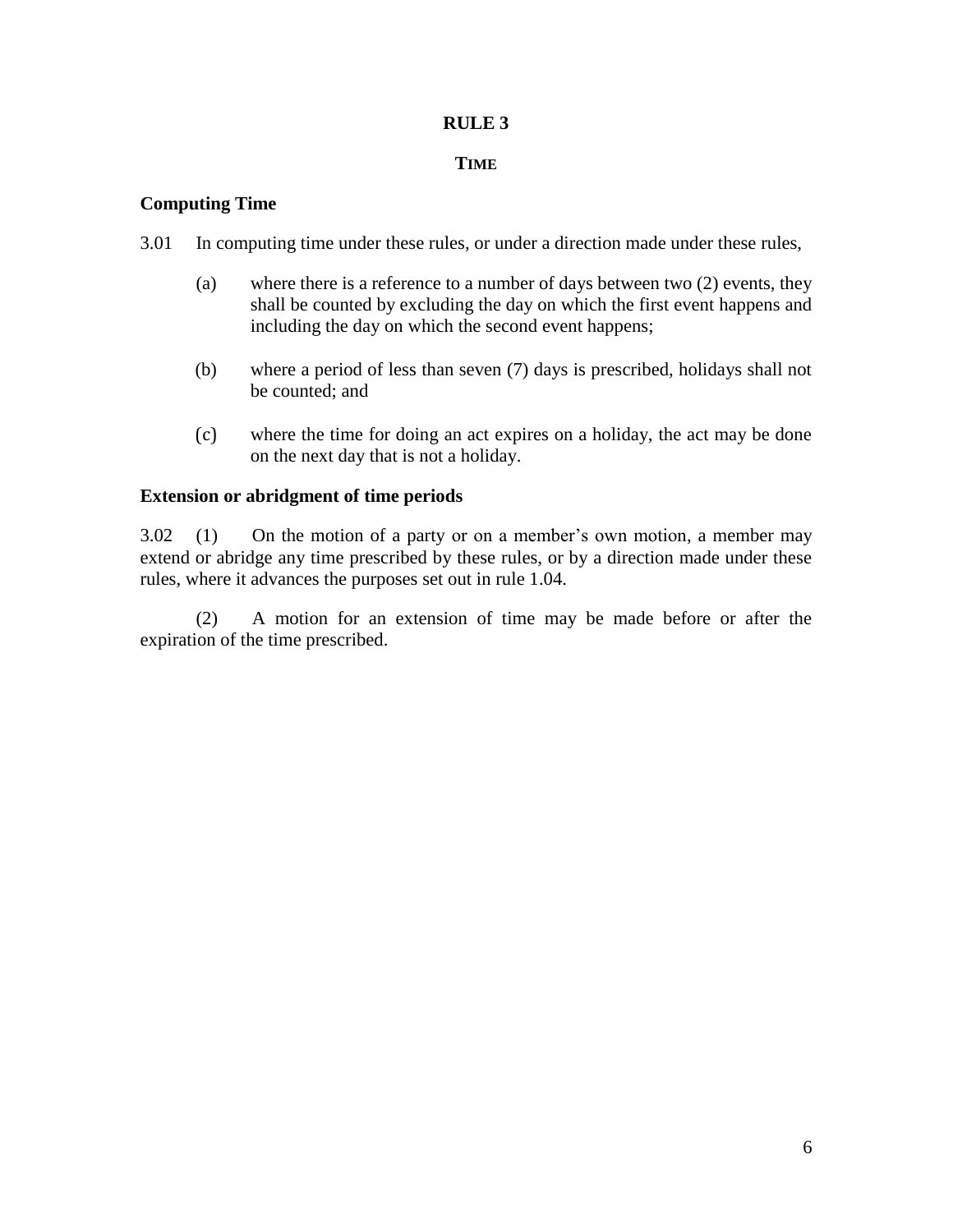### **CONFLICT OF INTEREST**

### **Conflict of interest**

### 4.01 The assigned member (s) who

- (a) has had, apart from his or her functions as a member of the Review Agency, any previous or current personal, business, or professional association with any person affected by a complaint, referral, report or reference made to the Review Agency under paragraph 8(1)(d) of the *Act,* where such personal, business or professional association would create an actual conflict or a reasonable apprehension of bias; or
- (b) is an employee, associate, counsel or member of a firm that is representing the person affected before the Review Agency

shall withdraw from taking any further substantive step in addressing the complaint, referral, report or reference before the Review Agency.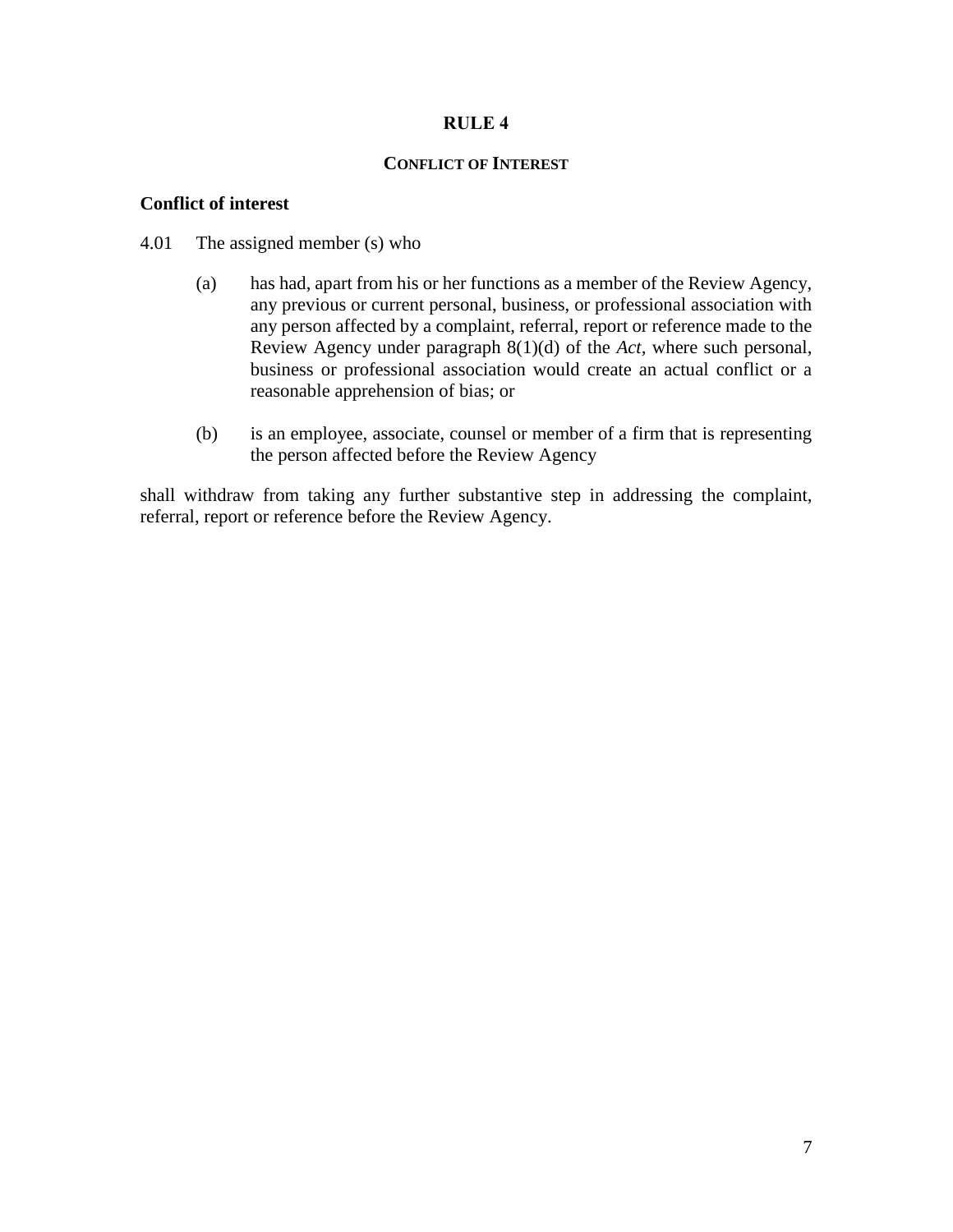## **COMMENCEMENT OF COMPLAINTS**

### **How a complaint is commenced**

5.01 (1) A complaint under subsection 16(1) of the *Act* shall be made in writing pursuant to section 21 of the *Act* using Form 16.

(2) A complaint under subsection 17(1) of the *Act* shall be made in writing pursuant to section 21 of the *Act* using Form 17.

(3) A complaint under subsection 18(3) of the *Act* shall be made in writing pursuant to section 21 of the *Act* using Form 18.

(4) A complaint under section 19 of the *Act* is referred to the Review Agency pursuant to subsection 45.53(4.1) or 45.67(2.1) of the *Royal Canadian Mounted Police Act* by the Civilian Review and Complaints Commission for the Royal Canadian Mounted Police.

## **Manner of filing a complaint**

5.02 Unless otherwise authorized by the Review Agency, a complaint under section 16, 17 or 18 of the *Act* shall be filed by sending the appropriate form under rule 5.01 to the Registrar by mail, courier or any other authorized electronic means.

## **When a complaint deemed received**

5.03 A complaint made under subsection 16(1) of the *Act* is deemed received when the Review Agency has received the following from the complainant or their authorized representative:

- (a) Form 16 as per subrule  $5.01(1)$ ;
- (b) A copy of the complainant's letter of complaint to the Director;
- (c) A copy of the Director's response, if any; and
- (d) A statement from the complainant indicating that he or she is dissatisfied with the Director's response or a statement that a period of more than sixty (60) days has lapsed since the complainant provided the Director with a written complaint.

5.04 A complaint made under subsection 17(1) of the *Act* is deemed received when the Review Agency has received the following from the complainant or their authorized representative:

(a) Form 17 as per subrule  $5.01(2)$ ;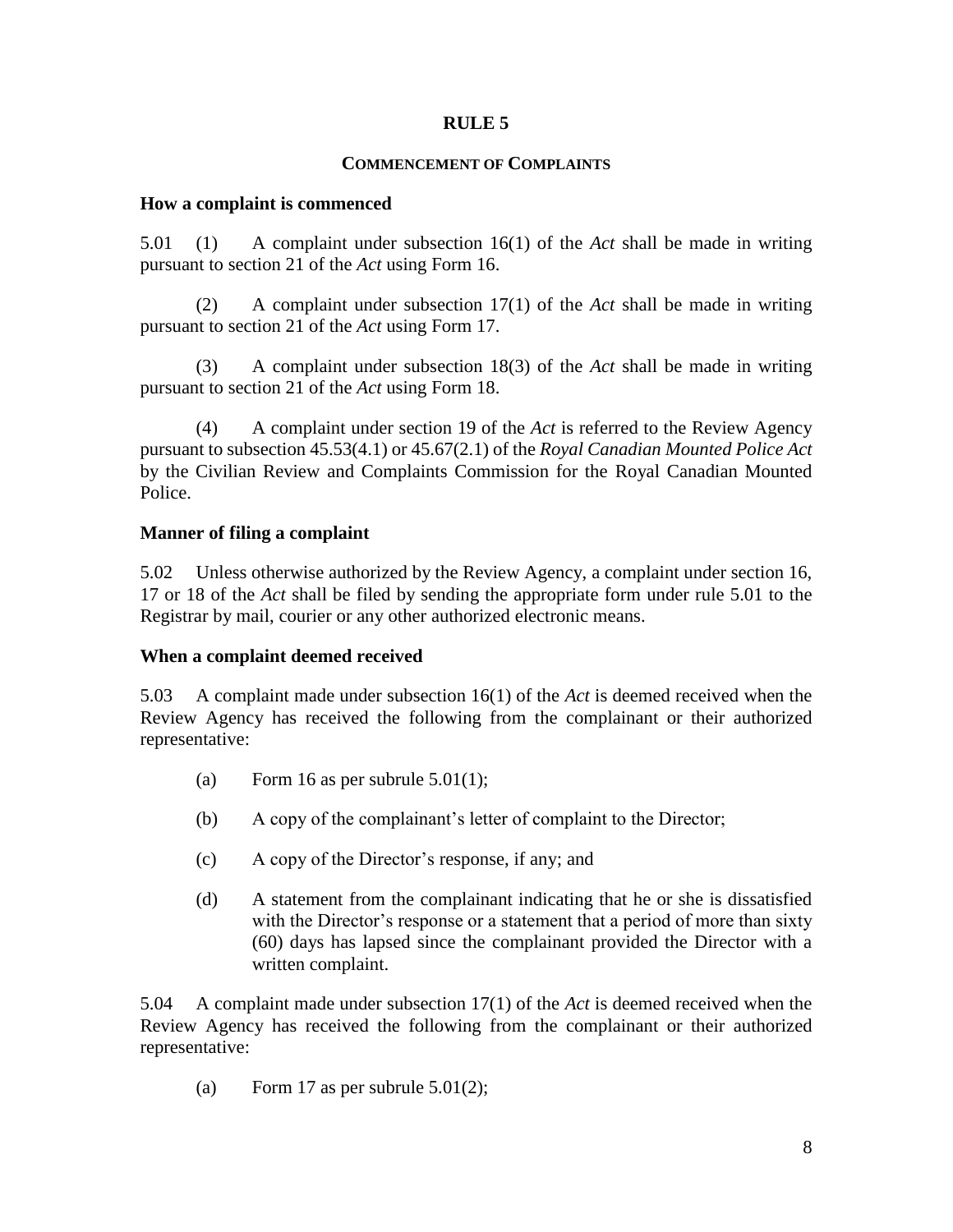- (b) A copy of the complainant's letter of complaint to the Chief;
- (c) A copy of the Chief's response, if any; and
- (d) A statement from the complainant indicating that he or she is dissatisfied with the Chief's response or a statement that a period of more than sixty (60) days has lapsed since the complainant provided the Chief with a written complaint.

5.05 A complaint made under section 18 of the *Act* is deemed received when the Review Agency has received the following from the complainant or their authorized representative:

- (a) Form 18 as per subrule 5.01(3); and
- (b) A copy of the notice from the Deputy Head informing of the decision to deny or revoke the security clearance.

5.06 A complaint referred to the Review Agency pursuant to subsection 45.53(4.1) or 45.67(2.1) of the *Royal Canadian Mounted Police Act* is deemed received when the Review Agency has received notice from the Civilian Review and Complaints Commission for the Royal Canadian Mounted Police.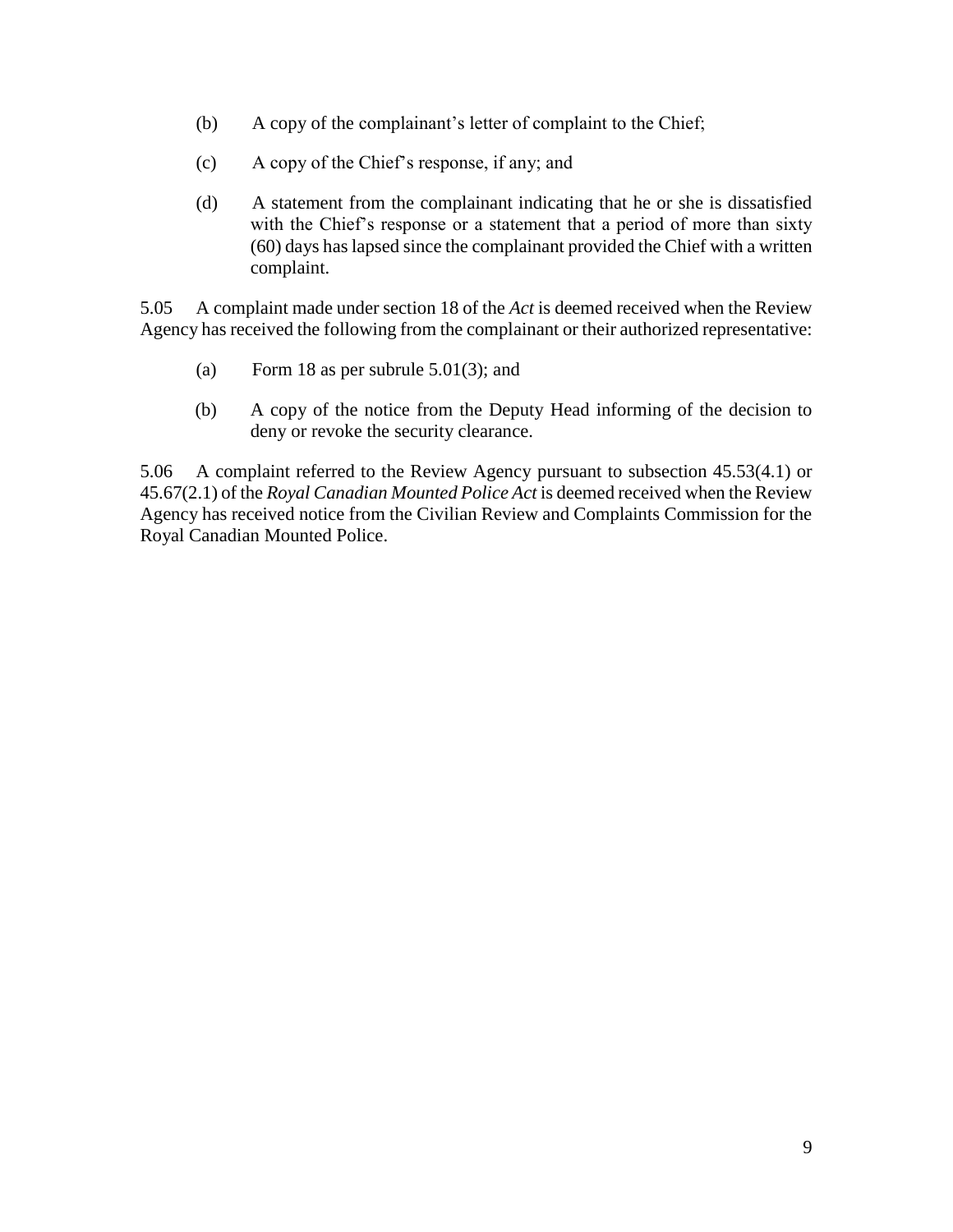#### **SERVICE OF DOCUMENTS**

## **Manner of service**

# *Complainant*

6.01 Unless otherwise directed, any document to be served on a party, by the complainant or their authorized representative, is to be filed with the Registrar, and the Registrar shall thereafter serve the other parties.

# *Respondent*

6.02 Unless the recipient provides written consent to another manner of service, any document required to be served on another party, by the respondent or their representative, may be effected by personal service or registered mail.

6.03 Any document required to be served on another party pursuant to rule 6.02 must also be filed with the Registrar and must include proof of service.

# **Proof of service**

6.04 Service of a document may be proved by an affidavit of service or a written statement signed by the person who effected the service which identifies the document, the identity of the person served and the manner and time of service.

## **Filing**

6.05 Where a document is to be filed with the Registrar, it may be effected by personal service, registered mail or any other electronic means authorized by the Review Agency.

6.06 The date of filing of a document with the Registrar is the date of receipt of the document.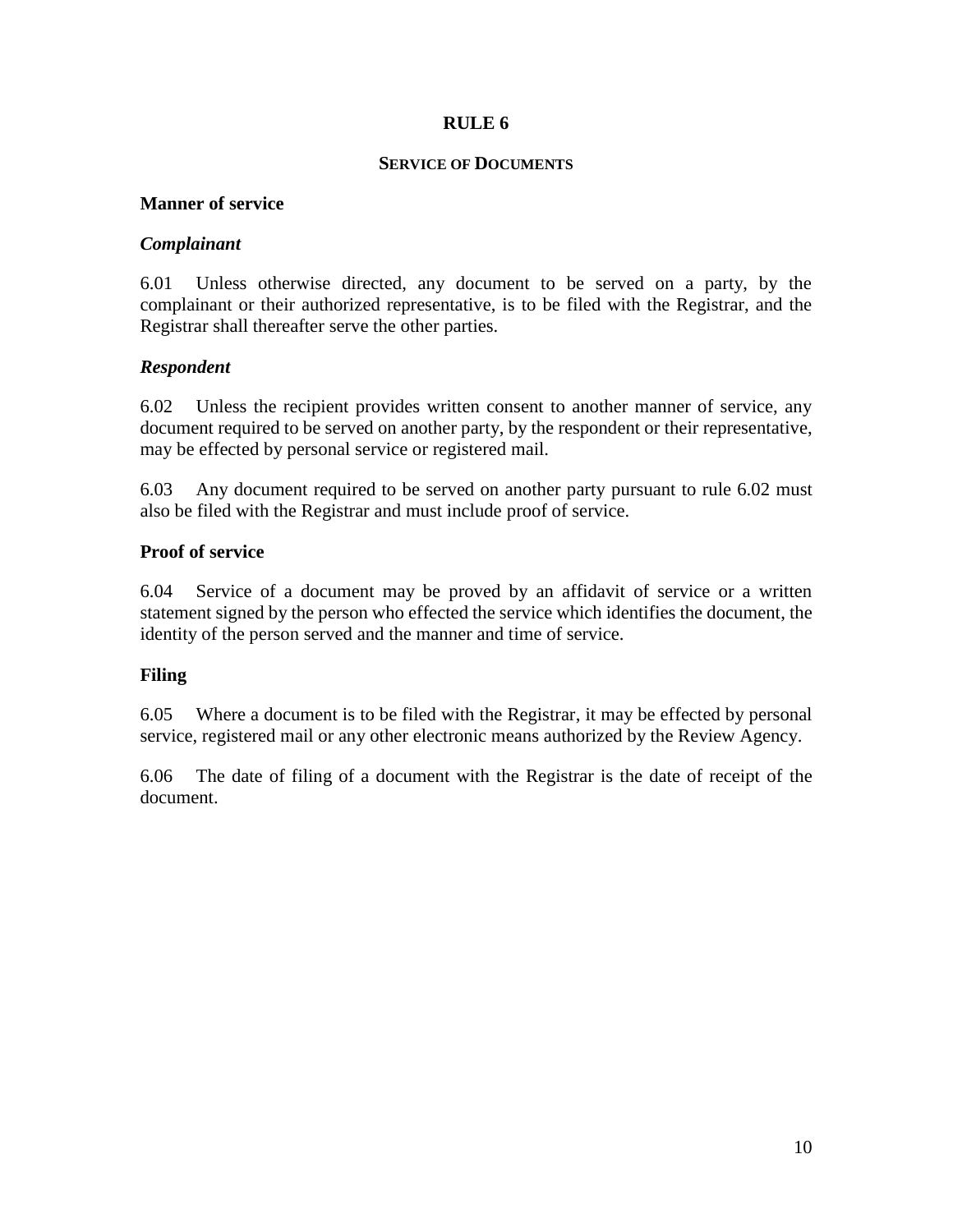#### **FILING OF COMPLAINTS**

### **A. Complaints made pursuant to sections 16 and 17 of the** *Act*

7.01 (1) Upon receipt of a complaint, the Registrar shall notify the complainant that the complaint is deemed received.

(2) The Registrar shall notify the Director or the Chief, as the case may be, that a complaint has been filed with the Review Agency.

(3) A member shall conduct a preliminary review of the complaint in order to determine if the Review Agency has jurisdiction to investigate the complaint.

(4) The Review Agency may request submissions from the parties on the Review Agency's jurisdiction if necessary to meet the purpose of procedural fairness.

(5) Should the Review Agency request submissions, the respondent, the Director or the Chief, as the case may be, is to provide a Protected B version of any representations on jurisdiction requested by the Review Agency for the complainant.

7.02 If the member or the Review Agency determines that any of the conditions precedent to the investigation of a complaint set out in subsection 16(1) or 17(1) of the *Act* have not been fulfilled, the Review Agency shall notify the complainant and the respondent that it does not have the jurisdiction to investigate the complaint and set out the applicable grounds as set out in subsection 16(1) or 17(1) of the *Act*.

7.03 If the member or the Review Agency, determines that, under subsection 16(2) or 17(2) of the *Act*, the Review Agency does not have jurisdiction to investigate the complaint, the Review Agency shall so notify the complainant and the respondent of its determination.

## **Member to be assigned**

7.04 Should the Review Agency determine it has jurisdiction to investigate the complaint under section 16 or 17 of the *Act*, one or more members of the Review Agency will be assigned to investigate the complaint.

## **Notice of jurisdiction**

7.05 If it is determined that the Review Agency has jurisdiction to investigate the complaint under section 16 or 17 of the *Act*, the Review Agency shall notify the complainant and the respondent of

- (a) its determination of jurisdiction; and
- (b) the requirements of section 25 of the *Act*.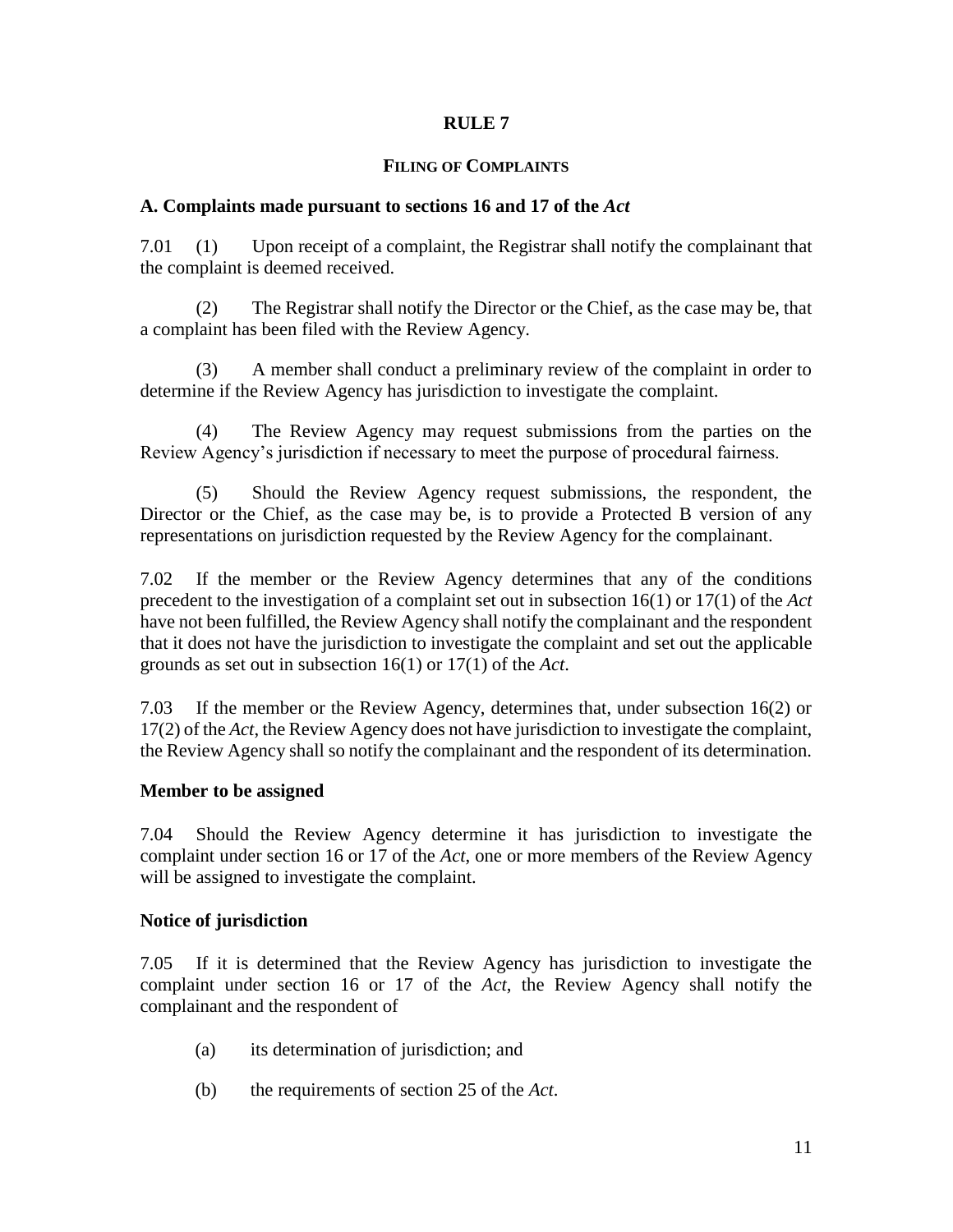7.06 The Review Agency may attempt to resolve the complaint informally pursuant to section 23 of the *Act* and in accordance with rule 10.

# **B. Complaints made pursuant to section 18 of the** *Act*

7.07 (1) Upon receipt of a complaint, the Registrar shall notify the complainant that the complaint is deemed received.

(2) The Registrar shall notify the Deputy Head of the Department and the Director, that a complaint has been filed with the Review Agency.

(3) A member shall conduct a preliminary review of the complaint in order to determine if the Review Agency has jurisdiction to investigate the complaint.

(4) The Review Agency may request submissions from the parties on the Review Agency's jurisdiction if necessary to meet the purpose of procedural fairness.

(5) Should the Review Agency request submissions, the respondents, the Deputy Head of the Department and the Director, are to provide a Protected B version of any representations on jurisdiction requested by the Review Agency for the complainant.

7.08 If the member or, the Review Agency, is of the opinion that, under subsection 18(1) or 18(2) of the *Act*, that the Review Agency does not have jurisdiction to investigate, the Review Agency shall so notify the complainant, the Deputy Head and the Service.

7.09 If the member, or the Review Agency, determines that, under the time limits in subsection 18(4) of the *Act*, the Review Agency does not have jurisdiction to investigate the complaint, the member shall determine whether or not to allow a longer period for making a complaint and shall notify the parties of its determination.

## **Member to be assigned**

7.10 Should the Review Agency determine it has jurisdiction to investigate the complaint under section 18 of the *Act*, one or more members of the Review Agency will be assigned to investigate the complaint.

# **Notice of jurisdiction**

7.11 If a member, or the Review Agency, determines that the Review Agency has jurisdiction to investigate the complaint under section 18 of the *Act*, the Review Agency shall notify the complainant, the Deputy Head and the Service of,

- (a) its determination of jurisdiction; and
- (b) the requirements of section 25 of the *Act*.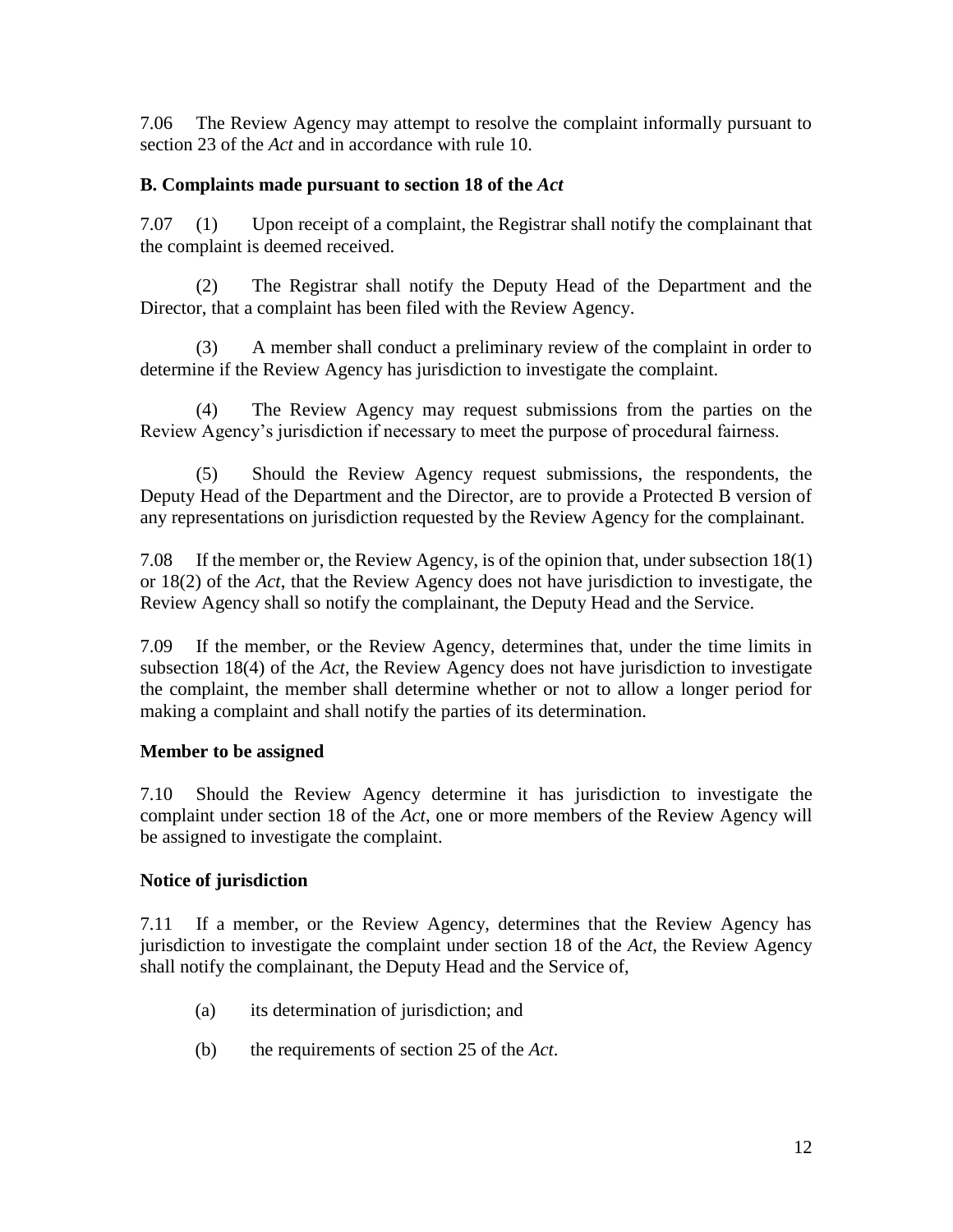# **Notice under section 24 of the** *Act*

7.12 The Review Agency shall, before the commencement of the investigation of a complaint under section 18 of the *Act*, issue the notifications required by section 24 of the *Act.*

# **Information from Director and Deputy Head**

7.13 The Review Agency shall obtain from the Director and Deputy Head concerned, after issuance of the notifications required by section 24 of the *Act,* such information as will enable the complainant to be as fully informed as possible of the circumstances giving rise to the denial of the security clearance or of the contract, as the case may be.

7.14 The Review Agency may attempt to resolve the complaint informally pursuant to section 23 of the *Act* and in accordance with rule 10.

# **Statement under section 22 of the** *Act* **and Representations**

7.15 Upon receipt of the information referred to in rule 7.13, the Review Agency shall, after consulting with the Deputy Head and the Director pursuant to paragraphs 52(1)(a) and 52(2)(a) of the *Act,* send the statement of circumstances to the complainant as required under section 22 of the *Act*, and copies will be sent to the Director and the Deputy Head concerned.

# **C. Complaints referred to the Review Agency pursuant to subsection 45.53(4.1) or 45.67(2.1) of the** *Royal Canadian Mounted Police Act*

# **Notice to investigate**

7.16 If a member, or the Review Agency, determines that the Review Agency may investigate the complaint, the Review Agency shall notify the complainant and the respondent of

- (a) its determination to investigate the complaint; and
- (b) the requirements of section 25 of the *Act*.

7.17 The Review Agency may attempt to resolve the complaint informally pursuant to section 23 of the *Act* and in accordance with rule 10.

# **D. References under paragraph 45(2)(b) of the** *Canadian Human Rights Act*

# **Member to be assigned**

7.18 Upon receipt of the reference referred to in paragraph 45(2)(b) of the *Canadian Human Rights Act*, one or more members of the Review Agency will be assigned to investigate the matter.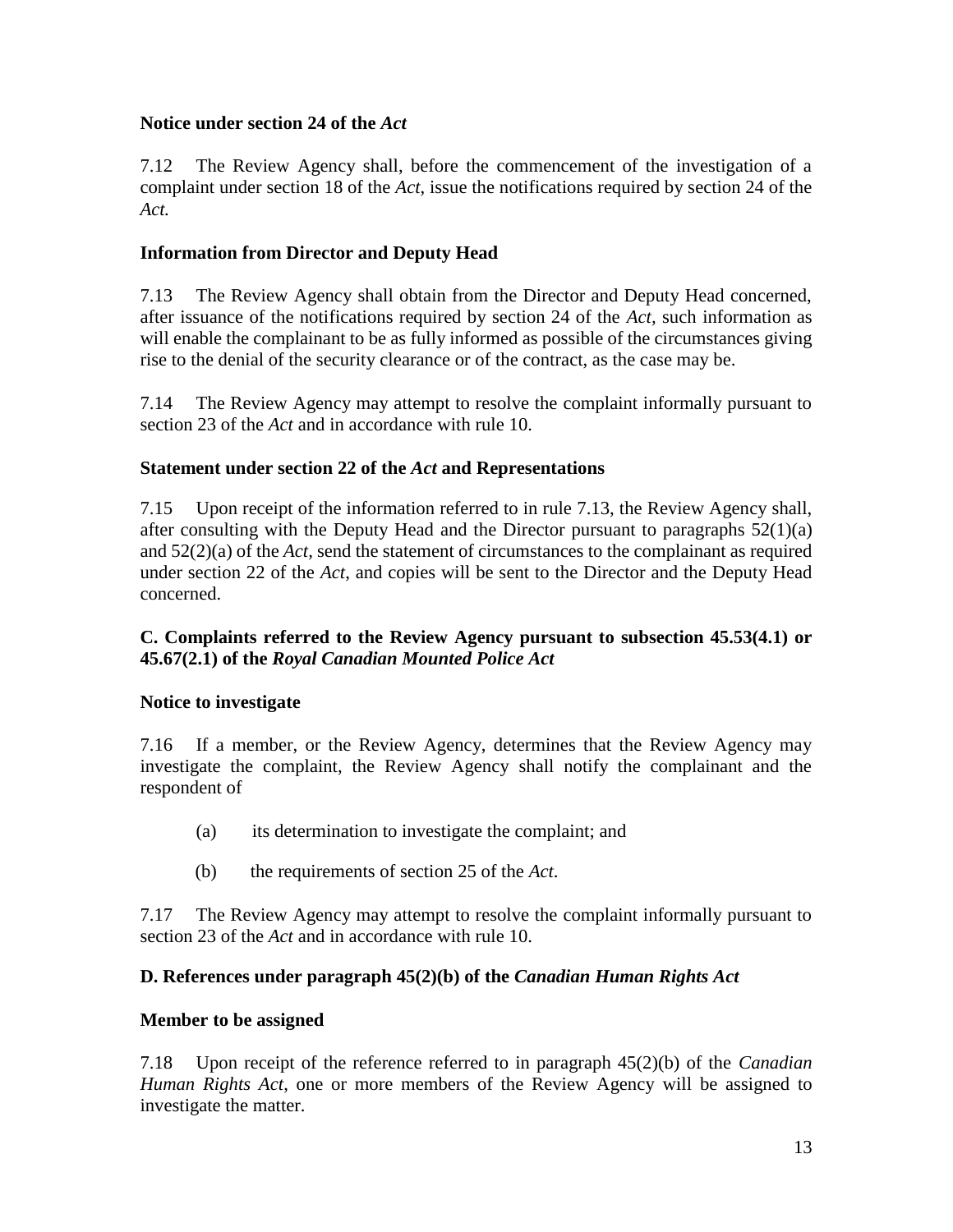# **Notice to the Director and the Minister**

7.19 The Review Agency shall, pursuant to section 24 of the *Act,* before the commencement of the investigation, notify the Director and the Minister referred to in subsection 45(2) of the *Canadian Human Rights Act*.

# **Right to make representations**

7.20 The Review Agency shall notify the complainant, the Minister referred to in subsection 45(2) of the *Canadian Human Rights Act* and the Director of their opportunity to make representations under subsection 25(2) of the *Act*, of the time limits the Review Agency has established within which those representations must be made and of the procedures for the making of representations and presenting evidence.

# **Information from the Minister**

7.21 The Review Agency shall obtain from the Minister referred to in subsection 45(2) of the *Canadian Human Rights Act* information relating to the security considerations.

# **Statement under subsection 45(6) of the** *Canadian Human Rights Act*

7.22 Upon receipt of the information referred to in rule 7.21, the assigned member(s) shall, after consulting with the Deputy Head and the Director pursuant to paragraphs 52(1)(a) and 52(2)(a) of the *Act*, instruct the Registrar to send the statement referred to in subsection 45(6) of the *Canadian Human Rights Act* on his or her behalf.

# **Service of Report**

7.23 After the report is finalized and after consulting with the Deputy Head and the Director pursuant to paragraphs 52(1)(b) and 52(2)(b) of the *Act*, and not later than ninety (90) days after the matter is referred to it, or such further time as granted by the Canadian Human Rights Commission, the Review Agency shall provide the Commission, the Minister referred to in subsection 45(2) of the *Canadian Human Rights Act*, the Director and the complainant with its report.

# **E. Reports under subsection 19(2) of** *Citizenship Act*

## **Member to be assigned**

7.24 Upon receipt of a report under subsection 19(2) of the *Citizenship Act*, one or more members of the Review Agency will be assigned to investigate the grounds on which the report is based.

## **Right to make representations**

7.25 The Review Agency shall notify the complainant, the Minister referred to in subsection 19(2) of the *Citizenship Act* and the Director of their opportunity to make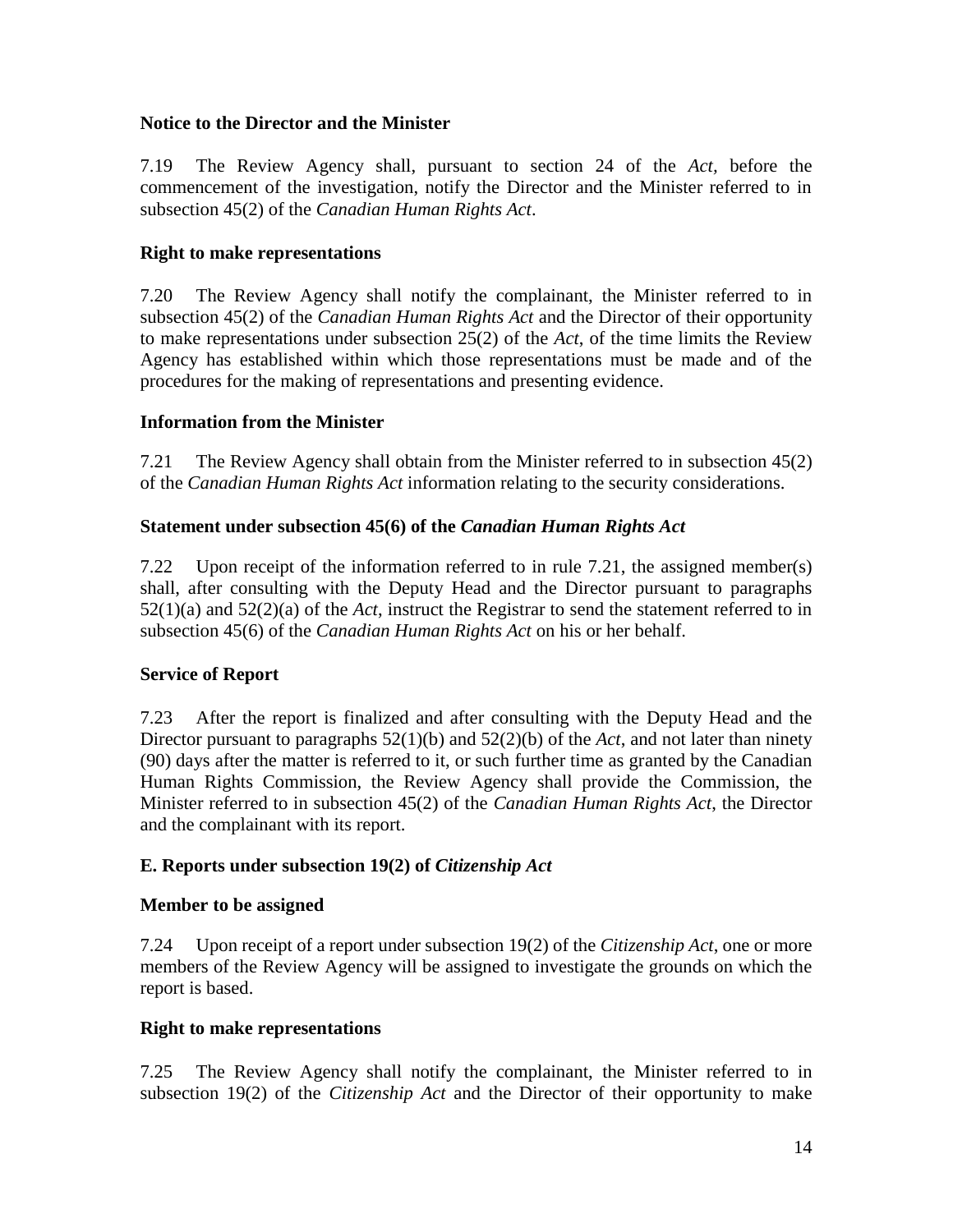representations under subsection 25(2) of the *Act*, of the time limits the Review Agency has established within which those representations must be made and of the procedures for the making of representations and presenting evidence.

# **Information from the Minister**

7.26 The Review Agency shall obtain from the Minister referred to in subsection 19(2) of the *Citizenship Act* information relating to the grounds for believing that the complainant has engaged, is engaging or may engage in an activity described in paragraphs 19(2)(a) or (b) of the *Citizenship Act*.

# **Statement under subsection 19(5) of the Citizenship** *Act*

7.27 Upon receipt of the information referred to in rule 7.26, the assigned member(s) shall, after consulting with the Deputy Head and the Director pursuant to paragraphs 52(1)(a) and 52(2)(a) of the *Act*, instruct the Registrar to send the statement referred to in subsection 19(5) of the *Citizenship Act* on his or her behalf.

# **Service of Report**

7.28 Upon completion of his or her investigation, the assigned member(s) shall make a report to the Governor in Council under subsection 19(6) of the *Citizenship Act* and shall consult with the Deputy Head and the Director pursuant to paragraphs 52(1)(b) and 52(2)(b) of the *Act* prior to providing the complainant with a report containing conclusions of the report as required by subsection 19(6) of the *Citizenship Act.*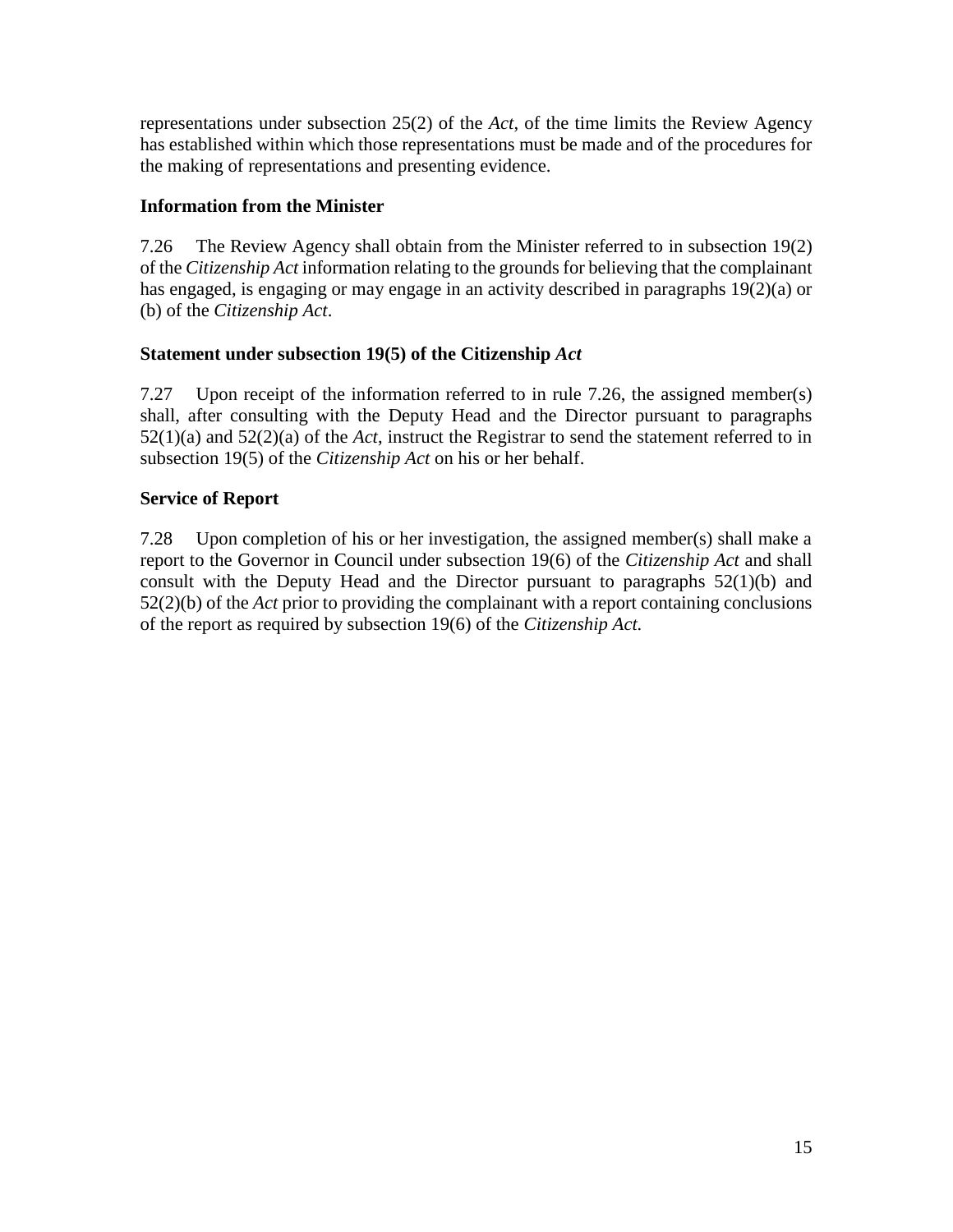#### **INVESTIGATIONS**

# **General**

8.01 Pursuant to section 7.1 of the *Act*, the Review Agency may determine the procedure to be followed in the exercise of its investigative functions.

## **Request for case management conference**

8.02 (1) A party to an investigation may, at any time, request that a case management conference be conducted by a member.

# **Request to Registrar**

(2) A request by a party for a case management conference shall be made in writing to the Registrar.

## **Member may convene case management conference**

8.03 A member may convene a case management conference on his or her own motion.

## **Notice of conference**

8.04 (1) The Registrar shall serve on the parties a notice setting out the manner in which the case management conference will be conducted, the date, time and if required, the place of the conference.

(2) The case management conference may be conducted over the telephone, by way of videoconference or in person.

## **Attendance at conference**

(3) Unless otherwise directed by the member conducting the case management conference, all the parties to the investigation, or their representatives, are required to participate in or attend the conference.

## **Failure to participate or attend**

(4) Where a person who is required to participate in or attend the case management conference does not participate in or attend the conference, the member conducting the conference may proceed in the absence of the person or without the person's participation.

## **Conduct of the Review Agency's Investigation**

8.05 (1) The Review Agency will proceed with its investigation by: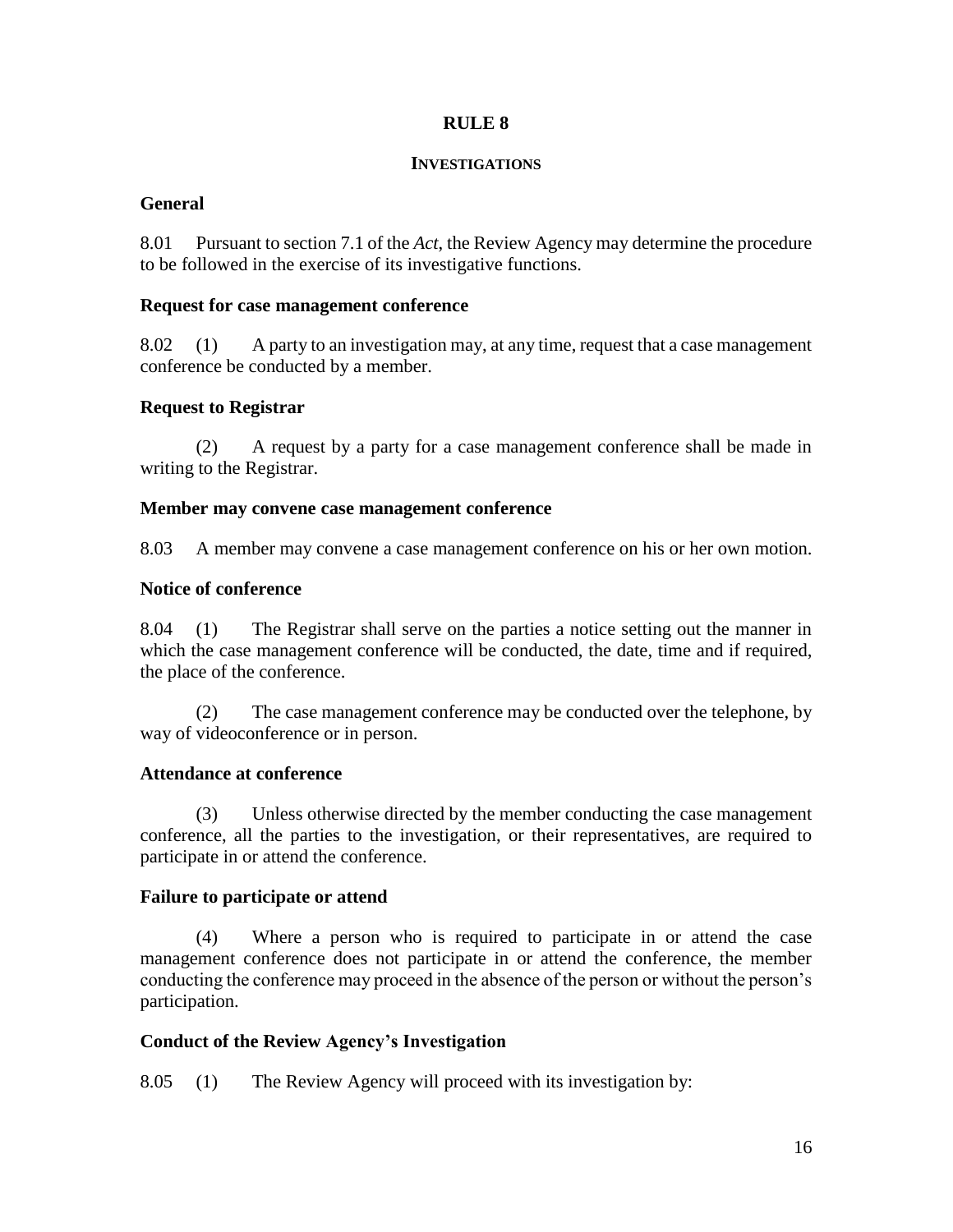- (a) conducting an investigative interview of the complainant and witnesses identified by the complainant in order determine the nature and the scope of the allegations to be addressed;
- (b) conducting an investigative interview of witnesses of the respondent(s) in order to obtain the most complete and accurate information relating to the allegations; and
- (c) reviewing documentary evidence.

(2) Pursuant to Rule 12, the Review Agency may, in order to fully investigate and consider the complaint, conduct an oral or written hearing on all or some of the issues.

(3) In the course of the investigation, the Review Agency may permit a party to be present, to have access to or to comment on some of the evidence or representations made to the Review Agency by any other person, taking into consideration procedural fairness and efficiency.

(4) Counsel may advise a witness of their rights but otherwise not take part in the investigation.

# **Prohibition of photography, recording, etc.**

8.06 Other than the Review Agency, no person shall take or attempt to take a photograph, motion picture, audio recording or other record capable of producing visual or oral representations by electronic means or otherwise,

- (a) with respect to any part of the investigative interview or case management conference
- (b) of any person entering or leaving the room in which an investigative interview or conference is to be or has been convened, or
- (c) of any person in the building in which an investigative interview or conference is to be or has been convened where there is reasonable ground for believing that the person is there for the purpose of attending or leaving the investigative interview or conference.

(5) All participants in the investigative interview or case management conference must affirm before the assigned Member(s) that a photograph, motion picture, audio recording or other record capable of producing visual or oral representations by electronic means or otherwise will not be taken.

# **Informal Resolution**

8.07 An informal resolution of the complaint may be reached, in whole or in part, at any time in the course of the investigation pursuant to the Review Agency's authority under section 23 of the *Act* and rule 10.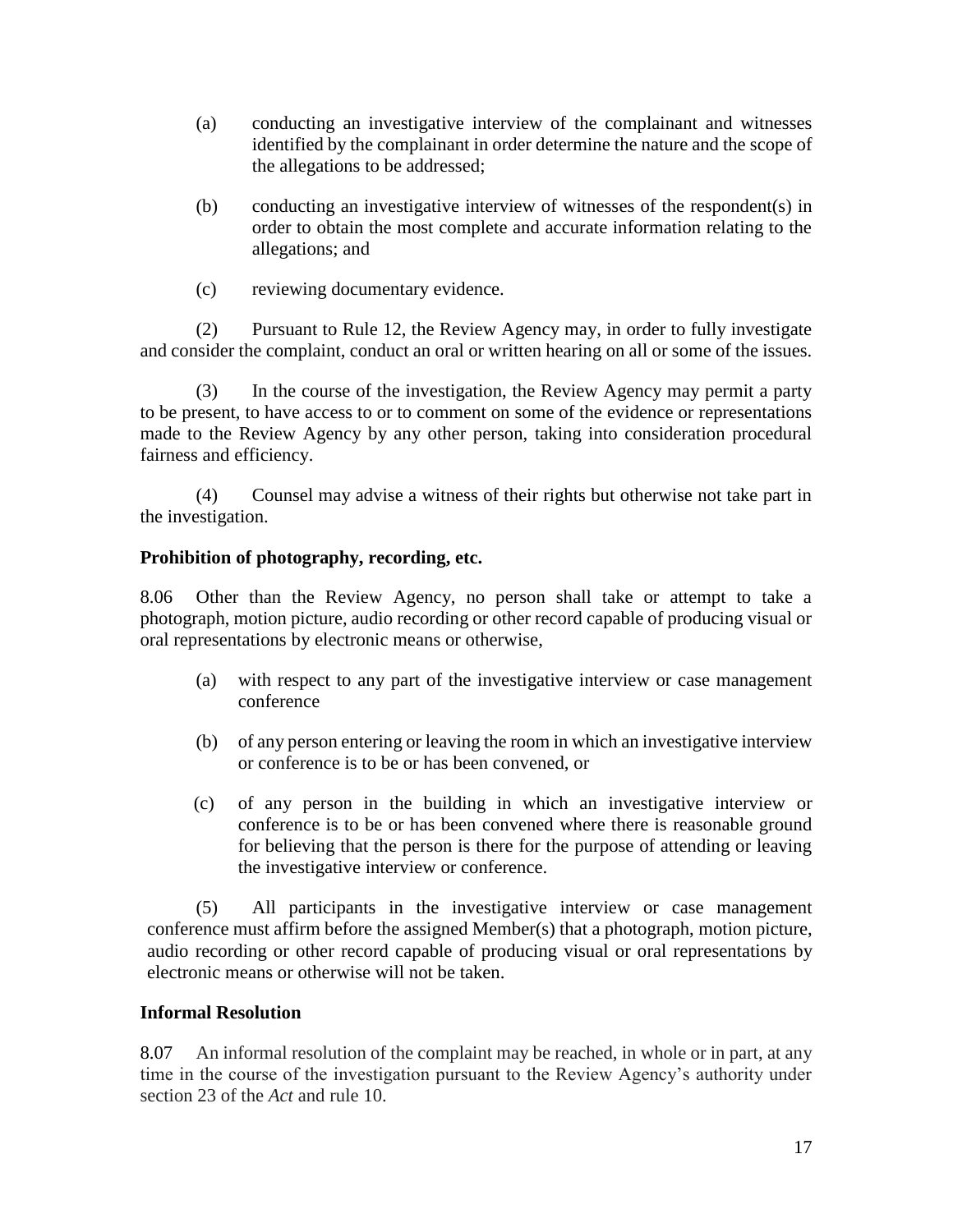## **Informal Case Management Conference**

8.08 The Review Agency may conduct an informal case management conference, in person or by way of videoconference or conference call, for the purpose of advancing the investigation as efficiently as possible.

## **Admissible evidence and other documents and information**

8.09 The assigned member(s) may accept evidence and other information, whether on oath or by affidavit or otherwise in relation to the investigation, whether or not it is given or proven under oath or affirmation or admissible as evidence in a court of law.

## **Taking official notice of facts**

8.10 The assigned member(s) may

- (a) take notice of facts that may be judicially noticed; and
- (b) take notice of any generally accepted technical facts, information or opinions within the member's specialized knowledge.

## **Summons**

- 8.11 (1) The assigned member(s) may, by summons, require any person
	- (a) to appear before the Review Agency;
	- (b) to give oral or written evidence on oath or affirmation; and
	- (c) to produce documents and things that the Review Agency deems requisite to the full investigation and consideration of the complaint.

## **Form of summons**

(2) A summons shall be in Form 800.

## **Signing of summons**

(3) A summons may be signed by the Registrar.

## **Summons may be issued in blank**

(4) On the request of a party, the Registrar shall issue to the party a blank summons and the party may complete the summons and insert the name of the witness to be summoned, where the reason for the issuance of the blank summons is justified by the requesting party.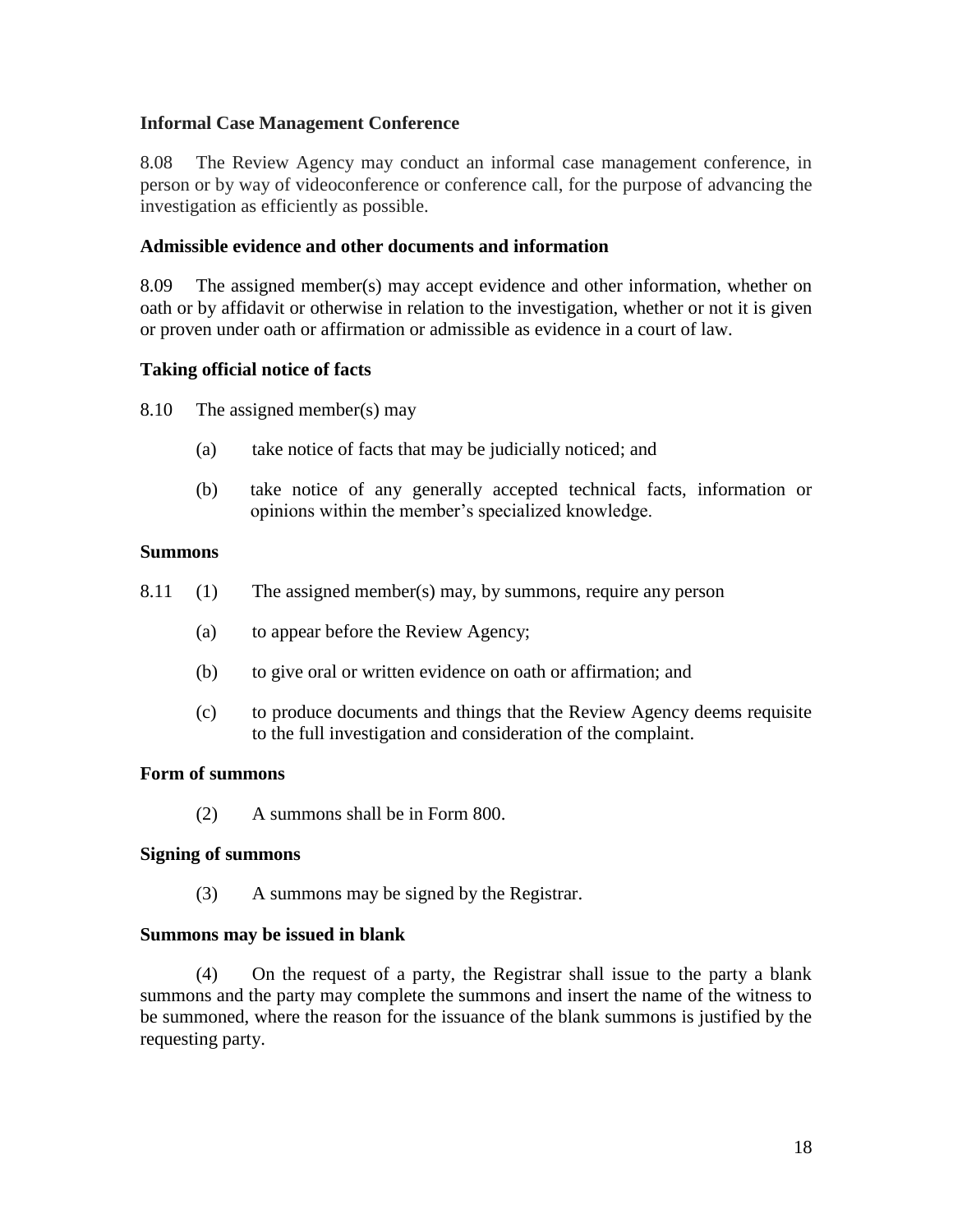# **Service of summons**

(5) Subject to subrule (6), the party who obtains a summons shall serve, by personal service or registered mail, the summons on the witness to be summoned.

# **Witness fees**

(6) The party who obtains a summons shall pay or tender to the witness to be summoned, at the same time that the party serves the summons on the witness, witness fees and travel expenses in the amount set out in Tariff A of the *Federal Courts Rules*.

# **Witness's right to counsel**

(7) A person summoned by the assigned member(s) to give oral or written evidence or to produce documents is entitled to be advised by counsel as to his or her rights but such counsel may take no other part in the investigation.

# **Idem**

(8) A witness and his or her counsel are entitled to be present for the investigation only when that witness is giving evidence.

# **Protection under section 28 of the** *Act*

(9) The assigned member(s) shall advise each witness, prior to the giving of evidence, of the protection afforded by section 28 of the *Act*.

# **Member may investigate beyond evidence adduced by parties**

8.12 (1) In conducting its investigation, the allegations as worded by the complainant in the complaint Form is to be liberally and fairly construed.

(2) The Review Agency is not limited to the evidence or other documents and information submitted by the parties, and may request further oral or written information that is deemed necessary for the full investigation and consideration of the complaint.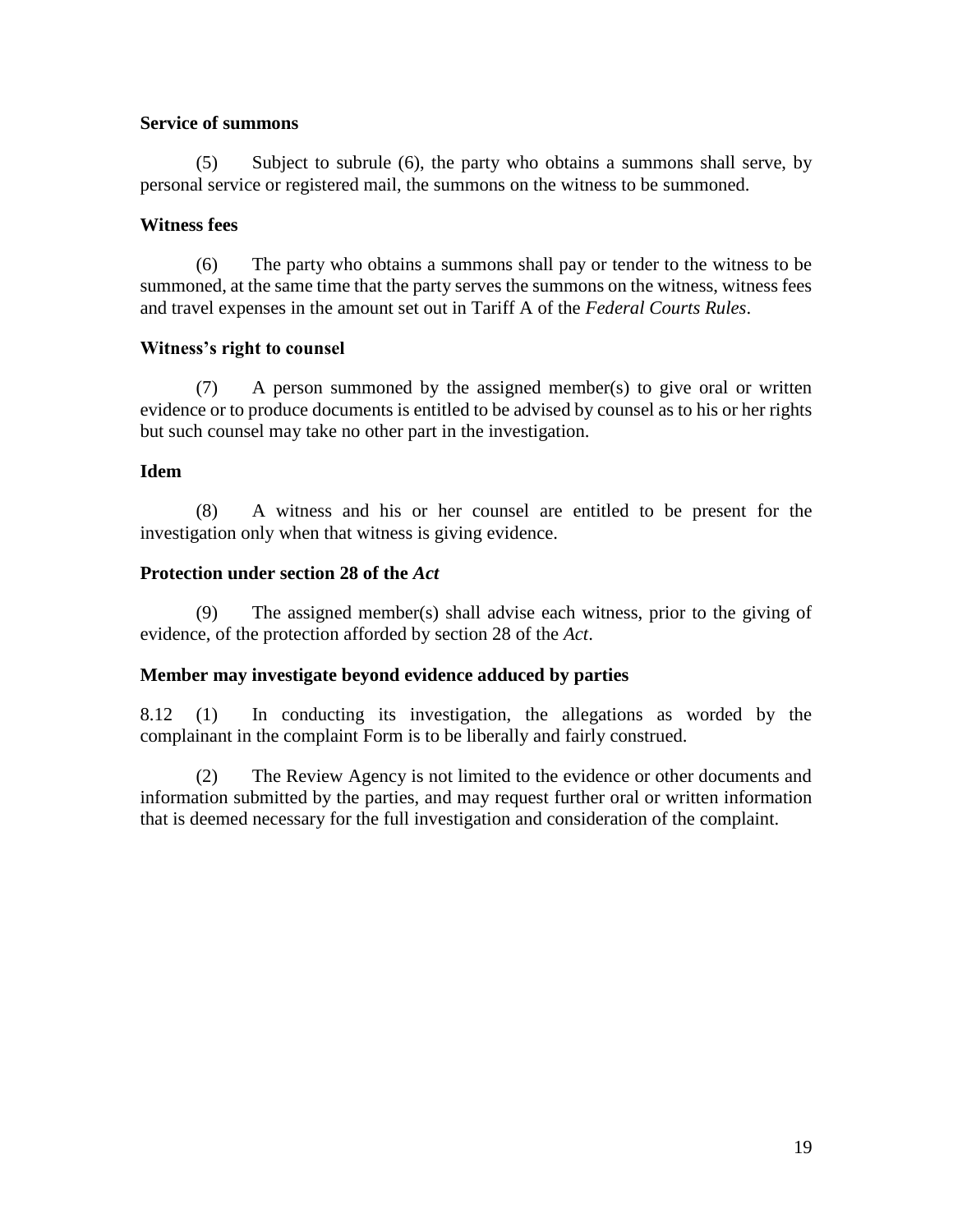#### **DOCUMENTARY EVIDENCE**

### **Complaints under sections 16, 17 and 19 of the** *Act*

#### **Obligations of the Complainant**

9.01 (1) The complainant shall file with the Registrar, no later than thirty (30) days following receipt of the Review Agency's notification that it has determined its jurisdiction to investigate the complaint, or on a date to be fixed by the member, documents relevant to the complaint, including:

- (a) a list of every document that is relevant to the Review Agency's investigation;
- (b) a copy of every document that is relevant to the Review Agency's investigation;
- (c) a list of all relevant witnesses involved in the events; and
- (d) a statement of alleged events.

(2) The Review Agency may conduct an investigative interview of the complainant if necessary for the purpose of clarifying the nature of the complainant's allegations and/or to ensure procedural fairness.

#### **Obligations of the respondent**

(3) The respondent shall file with the Registrar, no later than sixty (60) days following receipt of the Review Agency's notification that it has determined its jurisdiction to investigate the complaint, or on a date to be fixed by the member, documents relevant to the investigation, including:

- (a) a list of every document that is relevant to the Review Agency's investigation;
- (b) a copy of every document that is relevant to the Review Agency's investigation; and
- (c) a list of all relevant witnesses, including subject employees involved in the events;
- (d) a statement of events containing a chronology of facts and supporting documents demonstrating those facts.

(4) The Review Agency may narrow the scope of the documents required for its investigation based on considerations of efficiency and procedural fairness.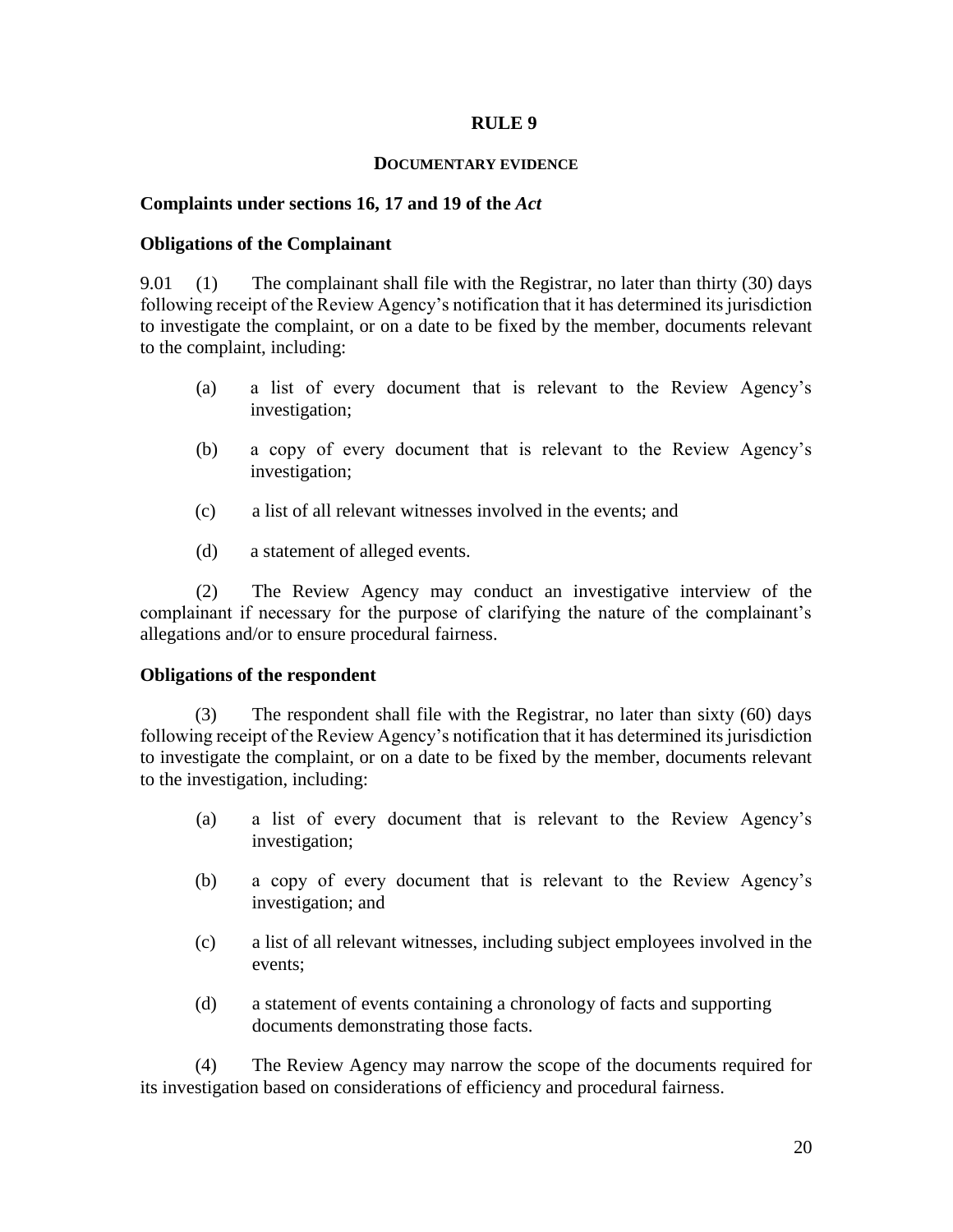(5) The Review Agency may notify the respondent of a change in scope of documents required in writing or during an informal case management conference.

# **Complaints under section 18 of the** *Act*

## **Obligations of the Service and the Deputy Head**

9.02 (1) The Service and Deputy Head shall file with the Registrar, no later than sixty (60) days following receipt of the Review Agency's notification that it has determined its jurisdiction to investigate the complaint, or on a date to be fixed by the member, documents relevant to the investigation, including:

- (a) a list of every document that is relevant to the Review Agency's investigation;
- (b) a copy of every document which is relevant to the Review Agency's investigation;
- (c) a list of all relevant witnesses, including subject employees involved in the events;
- (d) a statement of events containing a chronology of facts and supporting documents demonstrating those facts.

## **Obligations of the Complainant**

(2) The complainant shall file with the Registrar, no later than thirty (30) days following receipt of the material filed by the Service and the Deputy Head, documents relevant to the complaint, including:

- (a) a list of every document that is relevant to the Review Agency's investigation;
- (b) a copy of every document that is relevant to the Review Agency's investigation;
- (c) a list of all relevant witnesses involved in the events; and
- (d) written representations in support of the complaint.

## **Evidence may not be introduced**

9.03 Should a party intend to disclose further information or evidence, the party shall notify the Review Agency of the information or evidence to be disclosed and, if the assigned member deems it necessary, shall provide representations with respect to the reasons for the evidence not having been disclosed under rules 9.01 and 9.02.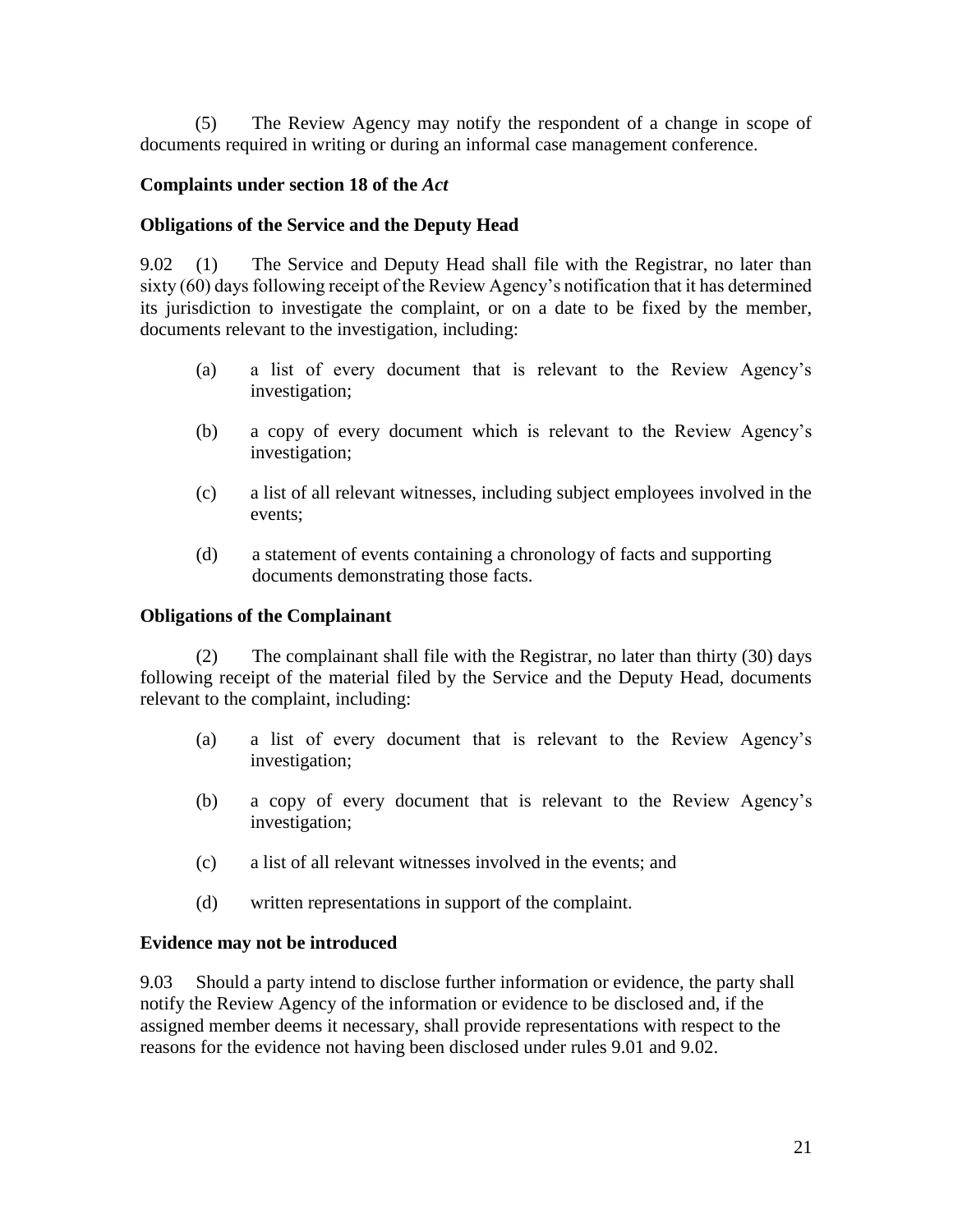## **INFORMAL RESOLUTIONS**

# **Application**

10.01 This rule applies to complaints under sections 16, 17, 18 and 19 of the *Act*.

## **Purpose**

10.02 The purpose of a resolution meeting is to resolve some or all of the issues in a complaint.

# **Requesting resolution meeting**

10.03 (1) A party may, at any time, request a resolution meeting.

(2) It is within the discretion of the assigned member(s) to determine if the circumstances of the case justify investigating the complaint despite a party's request to participate in a resolution meeting.

# **Request to Registrar**

10.04 A request by a party to convene a resolution meeting shall be made to the Registrar.

## **Member may convene**

10.05 Where a member determines that the circumstances require it, he or she may request a resolution meeting.

# **Notice of resolution meeting**

10.06 Upon consent of the parties, the Registrar shall serve on the parties a notice setting out the date, time and place of the resolution meeting.

## **Member to conduct resolution meeting**

10.07 (1) A member shall conduct the resolution meeting.

(2) The member conducting the resolution meeting shall not investigate the merits of the complaint or participate in further deliberations regarding the complaint.

# **Confidentiality**

10.08 All communications at a resolution meeting and material prepared for the purposes of such a meeting are confidential and shall be deemed to be without prejudice and not to be disclosed.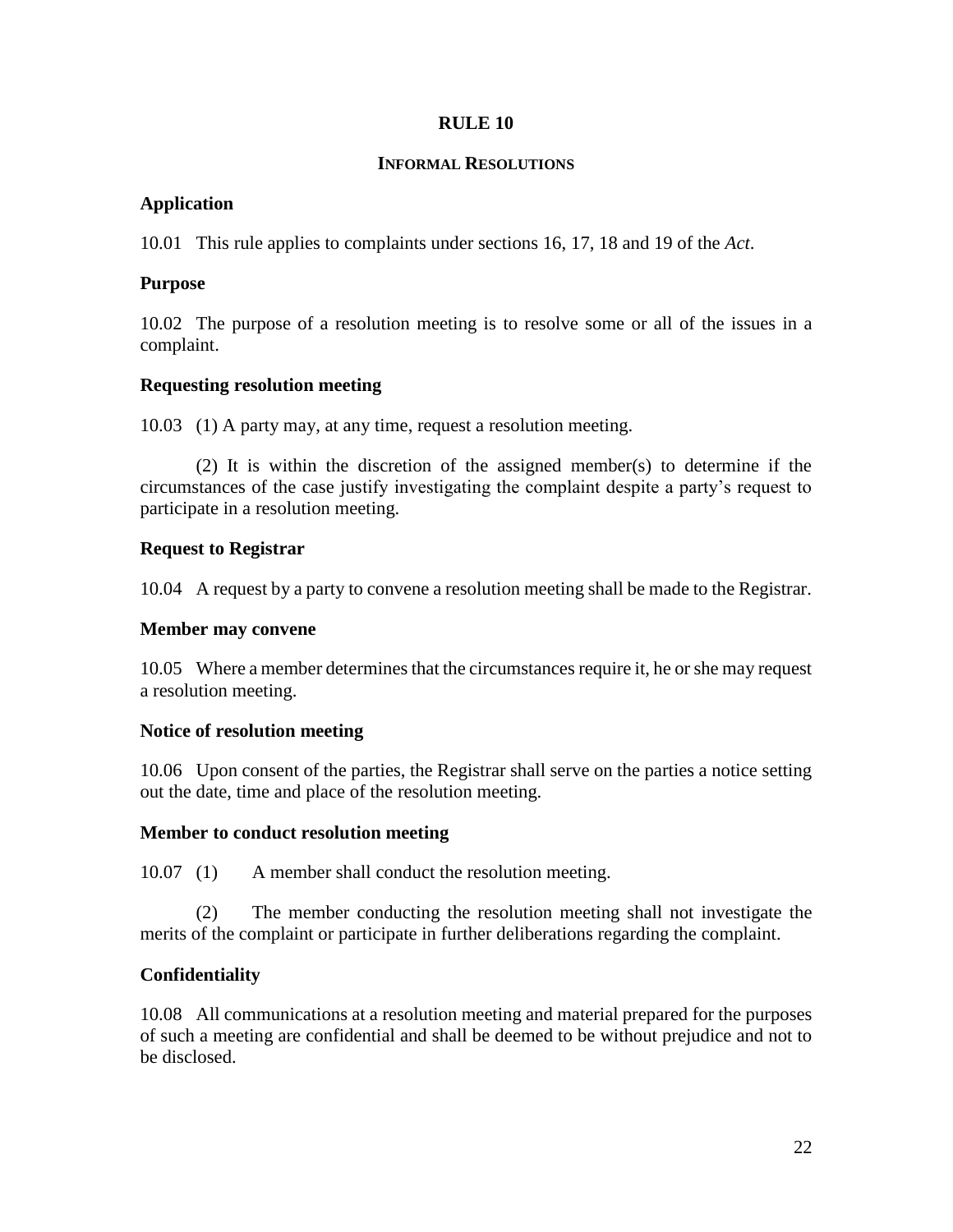# **Notice of informal resolution**

10.09 (1) Where an informal resolution on all or part of a complaint is reached at a resolution meeting, it shall be reduced to writing (using Form 1009) and signed by the parties.

# **Report of a partial informal resolution**

(2) Where an informal resolution on only part of a complaint is reached at a resolution meeting, the member conducting the resolution meeting shall specify the issues that have been resolved.

# **Notice of failure to reach information resolution**

(3) Where no informal resolution can be reached at a resolution meeting, the member conducting the resolution meeting shall record that fact on the Review Agency's file.

# **Other forms of agreements and informal resolutions**

10.10 (1) Should the parties enter into any other form of agreement that resolves the complaint informally, in whole or in part, the parties shall advise the Review Agency.

(2) The Review Agency shall close the file upon receipt of the complainant's written notice that the complaint is withdrawn.

(3) The complainant may amend the original complaint filed with the Review Agency pursuant to rule 14 in the event of a partial resolution.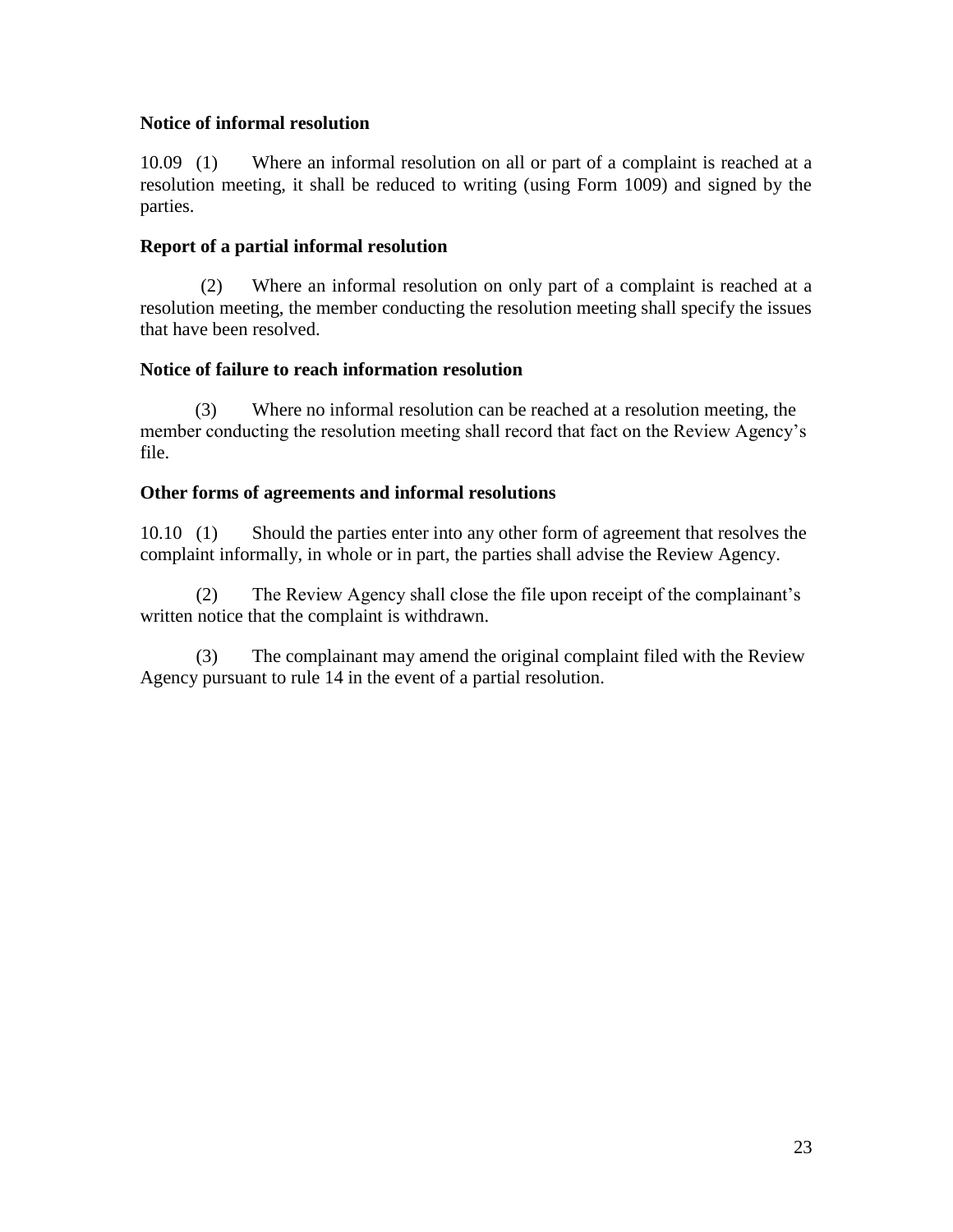### **PRE-HEARING CONFERENCES**

### **Pre-hearing conference**

11.01 This rule applies to investigations of complaints where the assigned member(s) has determined that a hearing is necessary.

11.02 (1) On a date to be set by the Registrar, a pre-hearing conference shall be conducted by a member.

## **Matters to be dealt with**

- (2) At a pre-hearing conference, a member may discuss with the parties,
- (a) whether the parties are requesting an oral hearing or whether it may proceed in writing;
- (b) the identification, limitation or simplification of any issues;
- (c) the identification and limitation of evidence;
- (d) whether the parties will make any formal admissions of particular facts or documents;
- (e) witness management, including,
	- (i) the identification and limitation of witnesses,
	- (ii) the order of witnesses,
	- (iii) whether a witness is to be summoned;
- (f) disclosure of unclassified documents;
- (g) whether the services of an interpreter are needed for an oral hearing;
- (h) the scheduling of any pre-hearing motions (procedural issues);
- (i) the scheduling of the hearing;
- (j) the location of the hearing; and
- (k) any other matter relevant to the investigation.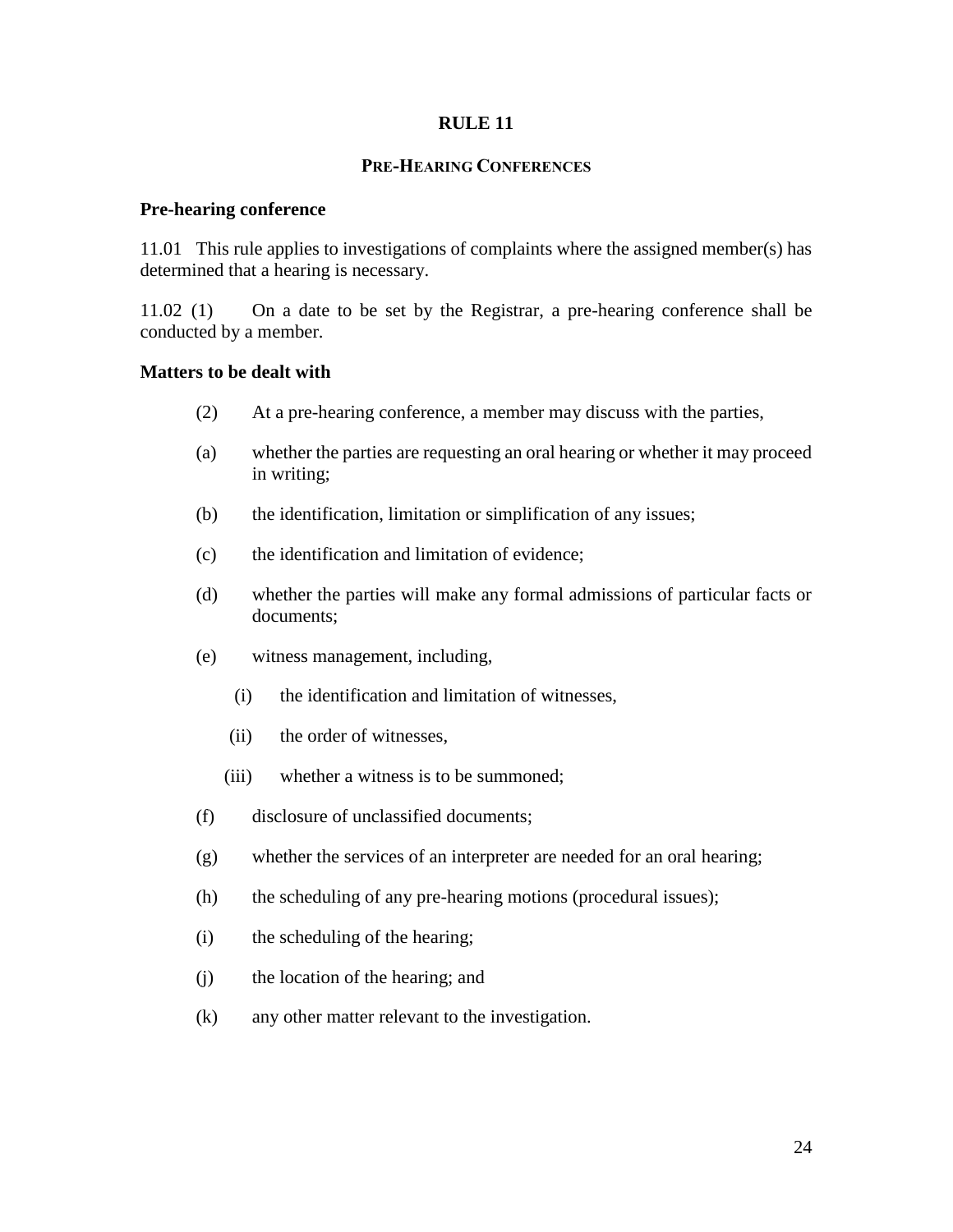(3) The undertakings arising from the pre-hearing conference may not be amended, except with leave of the assigned Member(s).

## **Notice of conference**

11.03 (1) The Registrar shall serve on the parties a notice setting out the manner in which the pre-hearing conference will be conducted, the date, time and if required, the place of the conference.

(2) Any pre-hearing conference may be conducted over the telephone, by way of videoconference or in person.

# **Attendance at conference**

(3) Unless otherwise directed by the member conducting the pre-hearing conference, all the parties to the investigation, or their representatives, are required to participate in or attend the conference.

# **Prohibition of photography, recording, etc.**

(4) Other than the Review Agency, no person shall take or attempt to take a photograph, motion picture, audio recording or other record capable of producing visual or oral representations by electronic means or otherwise,

- (a) at a pre-hearing conference,
- (b) of any person entering or leaving the room in which a pre-hearing conference is to be or has been convened, or
- (c) of any person in the building in which a pre-hearing conference is to be or has been convened where there is reasonable ground for believing that the person is there for the purpose of attending or leaving the pre-hearing conference.

(5) All participants at a pre-hearing conference must affirm before the assigned Member(s) that a photograph, motion picture, audio recording or other record capable of producing visual or oral representations by electronic means or otherwise will not be taken.

## **Failure to participate or attend**

(6) Where a person who is required to participate in or attend the pre-hearing conference does not participate in or attend the conference, the member conducting the conference may proceed in the absence of the person or without the person's participation.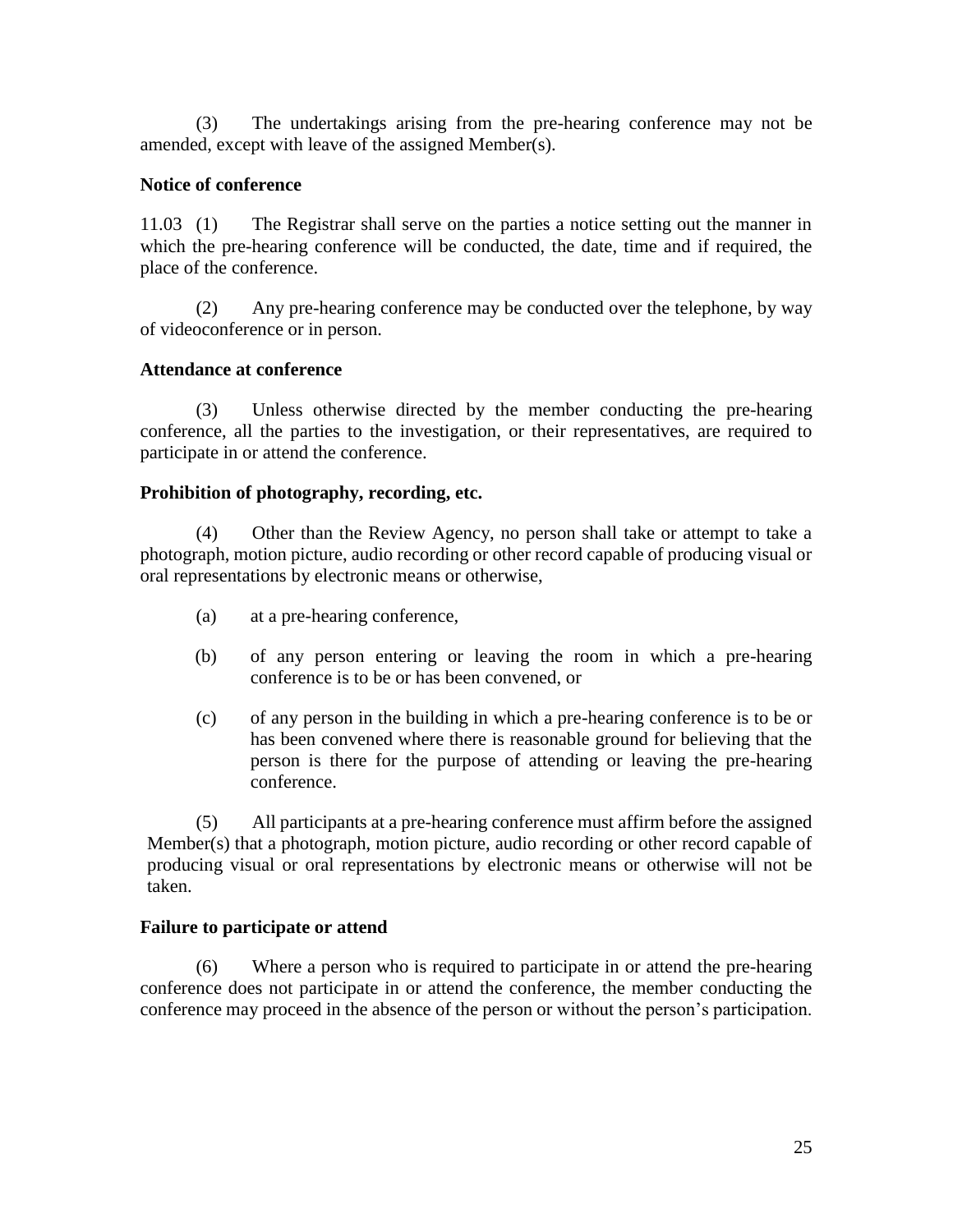## **HEARING**

# **General**

12.01 (1) Pursuant to rule 8.05, the member may determine that a complaint is to be addressed on the basis of the Review Agency's investigation without a written or oral hearing.

(2) Should the member determine that a hearing will assist in addressing the complaint, in whole or in part, the hearing may be in writing or oral.

(3) A hearing in writing may be held by way of the parties filing affidavits in accordance with the procedural direction established by the assigned Member(s).

(4) An oral hearing may be held by way of videoconference or in person in accordance with the procedural direction established by the assigned Member(s).

# **A. Oral Hearings**

# **Notice of Oral Hearing**

12.02 (1) The assigned member may determine that, in the interests of procedural fairness, an oral hearing is necessary to address the complaint, in whole or in part.

(2) If a hearing is set, the Registrar shall serve the parties with a Notice of Hearing.

(3) The Notice of Hearing shall notify the parties of the time and place of the hearing.

(4) The member, in his or her discretion, may notify the parties of the time and place of an *ex parte* hearing, but only the party presenting evidence at that hearing has a right to such notice.

# **Hearings are investigative**

12.03 (1) Hearings before the Review Agency are investigative in nature.

(2) The assigned member(s) may, of his or her own motion, summon, examine, and cross-examine witnesses.

(3) Counsel to the Review Agency may examine and cross-examine witnesses and request that witnesses be summoned and introduce any relevant documents into evidence.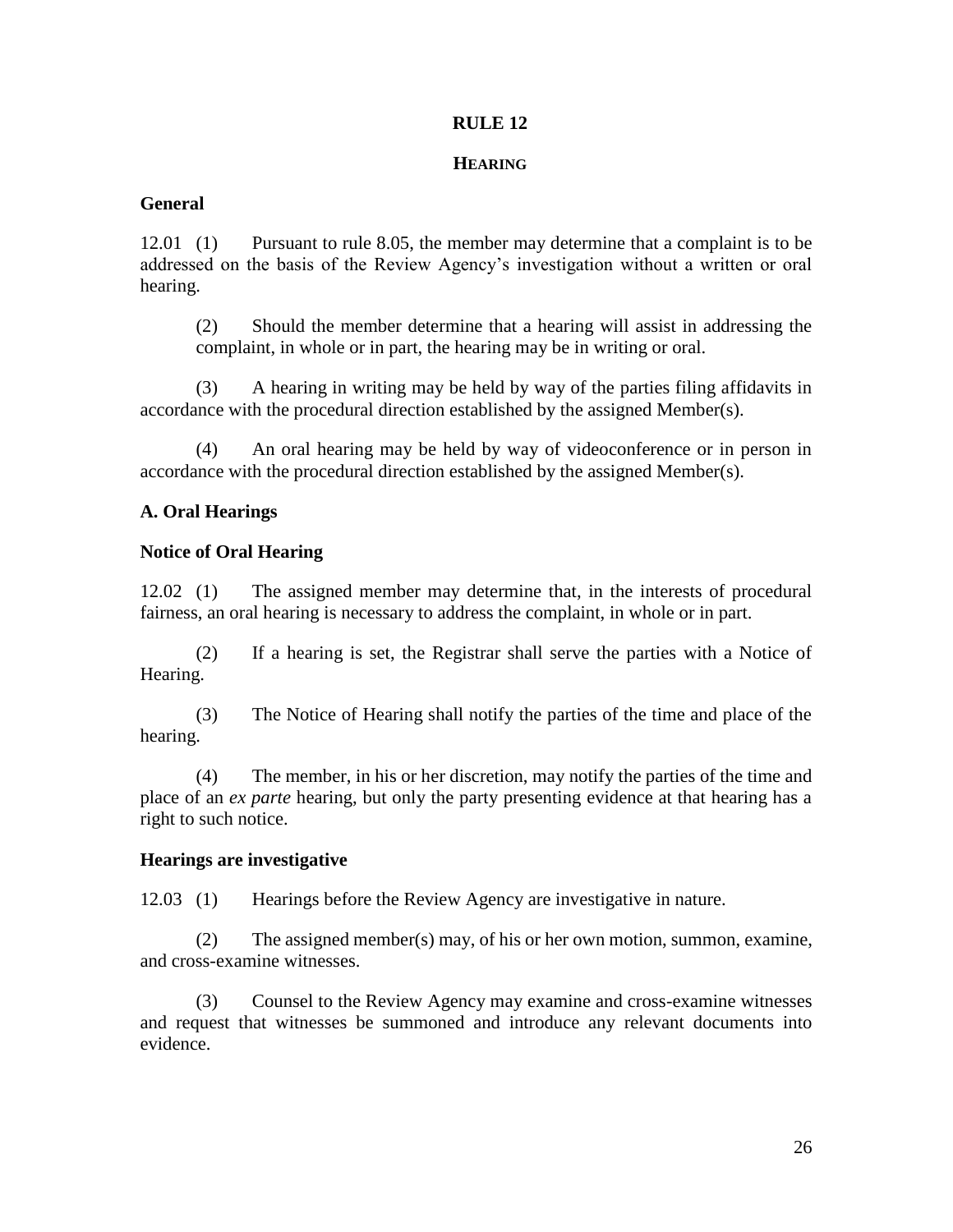(4) The assigned member(s) may adjourn the hearing at any time to obtain such additional information under sections 10 or 27 of the *Act* as the member deems necessary to the full investigation and consideration of the complaint or other matters before them.

# **Hearing by one member**

12.04 Hearings may be conducted by one or more members of the Review Agency.

# **Hearing in English or French**

12.05 A hearing shall be conducted in the English or French language as determined by the assigned member guided by procedural fairness, including the official language preferred by the Complainant.

# *In camera* **hearings**

12.06 In the course of an *in camera* hearing, the complainant and the respondent shall be given an opportunity to present evidence and to make representations to the Review Agency.

12.07 On a date to be fixed by the assigned member and in advance of the hearing, the complainant shall, for every witness upon whose evidence the complainant intends to rely, submit a summary of the anticipated evidence of the witness, using Form 1200, and a list of documents or evidence, if any, to which the witness will refer.

12.08 On a date to be fixed by the assigned member and in advance of the hearing, the respondent shall, for every witness upon whose evidence they intend to rely, submit a summary of the anticipated evidence of the witness, using Form 1200, and a list of documents or evidence, if any, to which the witness will refer.

# **Right to counsel**

12.09 A party to an *in camera* hearing may be heard personally or be represented by counsel.

# *In camera/Ex parte* **hearings and the Application of Section 25**

12.10 (1) Subject to subrule (2), the assigned member may determine that an *in camera* hearing is necessary and, pursuant to subsection 25(2) of the *Act*, that the hearing or a portion of the hearing proceed *ex parte* for reasons of national security or other reasons considered valid by the assigned member(s).

(2) In exercising their discretion, the assigned member(s) may determine that the facts of the case justify that the nature of the evidence given or representations made by a party should be disclosed to one or more of the other parties, in whole or in part, based on a balancing of the requirements of preventing injury to national security, national defence, or international relations of Canada with procedural fairness.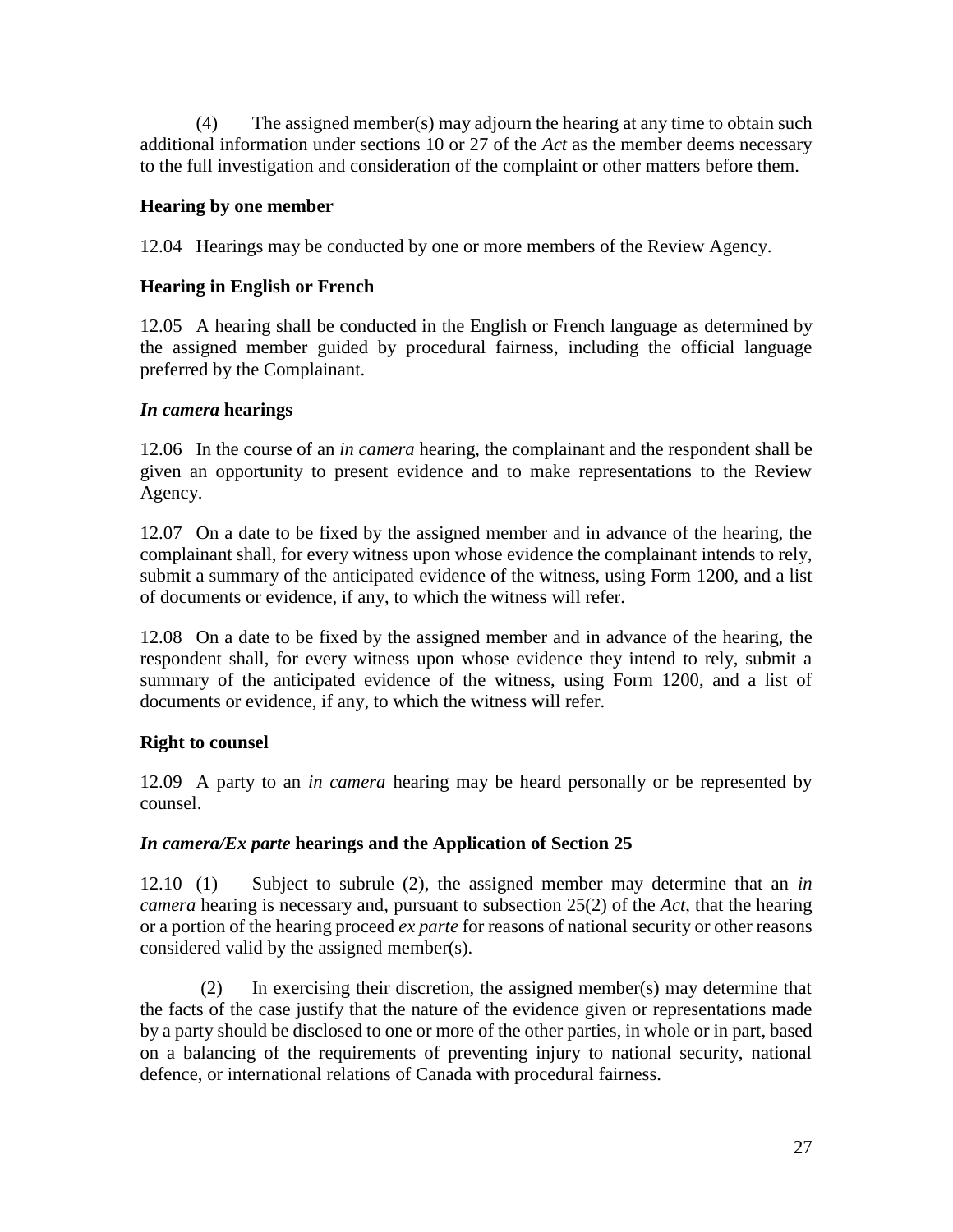# **Examination-in-chief, cross-examination, and re-examination**

## **Examination-in-chief**

12.11 (1) A party to a hearing may call and examine witnesses.

## **Cross-examination**

(2) It is within the discretion of the assigned member(s) in balancing the requirements of preventing injury to national security, national defence, or international relations of Canada and providing fairness to the person affected to determine if the facts of the case justify that a party be given the right to cross-examine witnesses called by other parties.

# **Re-examination**

(3) It is within the discretion of the assigned member(s) to determine if the facts of the case justify that a party be given the right to re-examine his or her witness.

# **Prohibition of photography, recording, etc.**

12.12 (1) Other than the Review Agency, no person shall take or attempt to take a photograph, motion picture, audio recording or other record capable of producing visual or oral representations by electronic means or otherwise,

- (a) at a hearing,
- (b) of any person entering or leaving the room in which a hearing is to be or has been convened, or
- (c) of any person in the building in which a hearing is to be or has been convened where there is reasonable ground for believing that the person is there for the purpose of attending or leaving the hearing.

(2) All participants at a hearing must affirm before the assigned Member(s) that a photograph, motion picture, audio recording or other record capable of producing visual or oral representations by electronic means or otherwise will not be taken.

# **Interpreter**

12.13 A party may make a request in writing to the Review Agency under the *Official Languages Act* for the services of an interpreter at a hearing no later than (30) thirty days before the hearing.

## **Notice of Accommodation Required**

12.14 A party shall notify the Registrar as early as possible of any needs of the party or his, her or its witnesses that may require accommodation.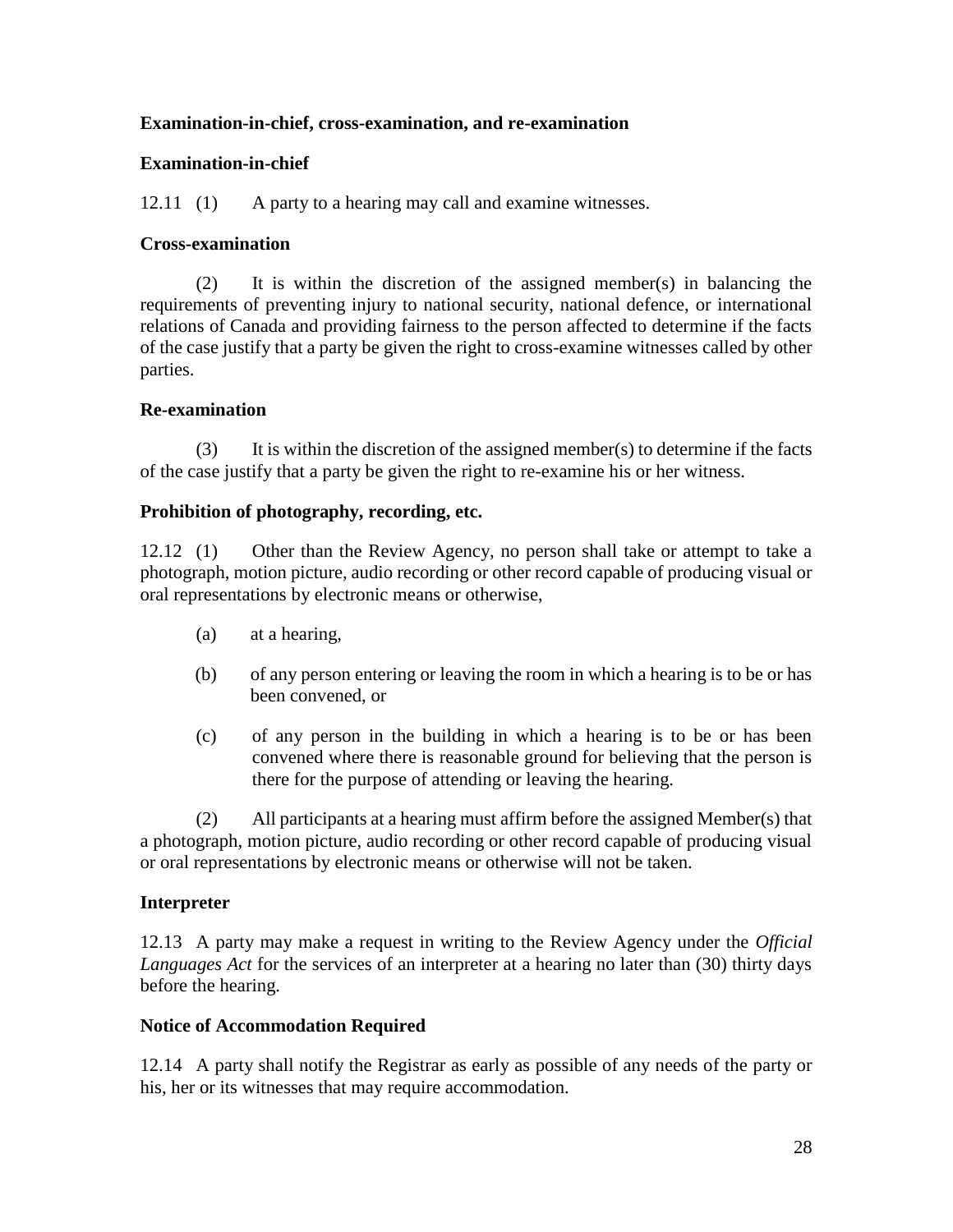# **Adjournments**

12.15 Where a party wishes to adjourn a scheduled hearing or a hearing that is underway, the party shall bring a motion, orally or in writing, for an adjournment to the assigned member(s).

## **Considerations**

12.16 In considering whether to grant an adjournment, a member may consider

- (a) prejudice to a party;
- (b) the timing of the request for the adjournment;
- (c) the number of prior requests for an adjournment;
- (d) the number of adjournments already granted;
- (e) prior directions or orders with respect to the scheduling of future hearings or motions;
- (f) the public interest;
- (g) the costs of an adjournment;
- (h) the availability of witnesses;
- (i) the efforts made to avoid the adjournment;
- (j) the requirement for a fair hearing; and
- (k) any other relevant factor.

## **B. Written Hearings**

12.17 (1) If an oral hearing is not required by the principles of procedural fairness, the assigned member may conclude a written hearing will assist in addressing the complaint, in whole or in part.

(2) The Registrar, on behalf of the assigned member(s), shall notify the parties of the deadlines within which the evidence, affidavits and written representations of the parties will be filed with the Review Agency.

(3) In exercising their discretion, the assigned member(s) may determine that the facts of the case justify that the nature of the evidence given or representations made by a party should be disclosed to one or more of the other parties, in whole or in part, based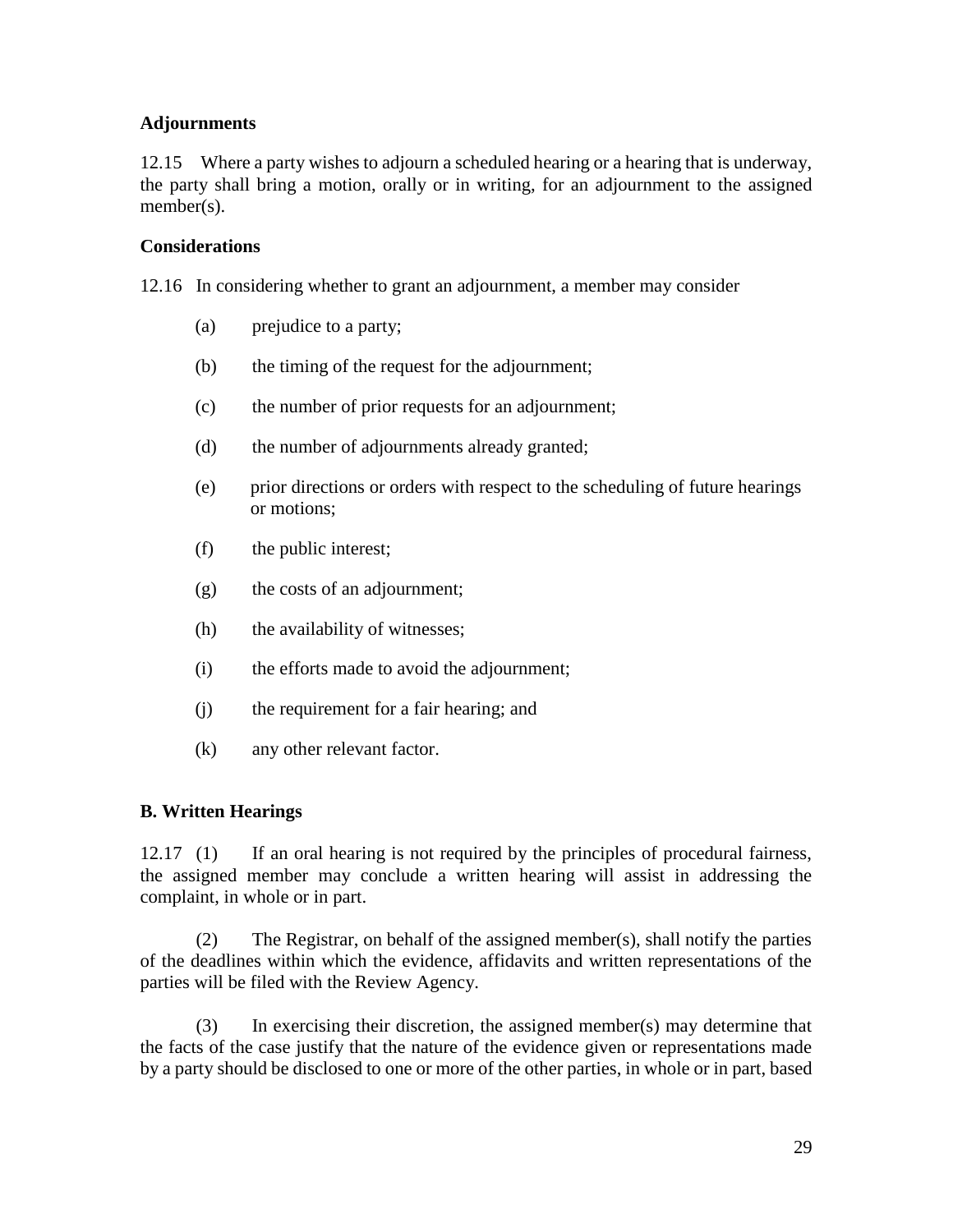on a balancing of the requirements of preventing injury to national security, national defence, or international relations of Canada with procedural fairness.

(4) If the assigned member(s) determines that the substance of the evidence and written representations made by one party shall be disclosed, in whole or in part, to other parties, the other parties may, upon the direction of the assigned member(s), present evidence in reply and to comment on those written representations.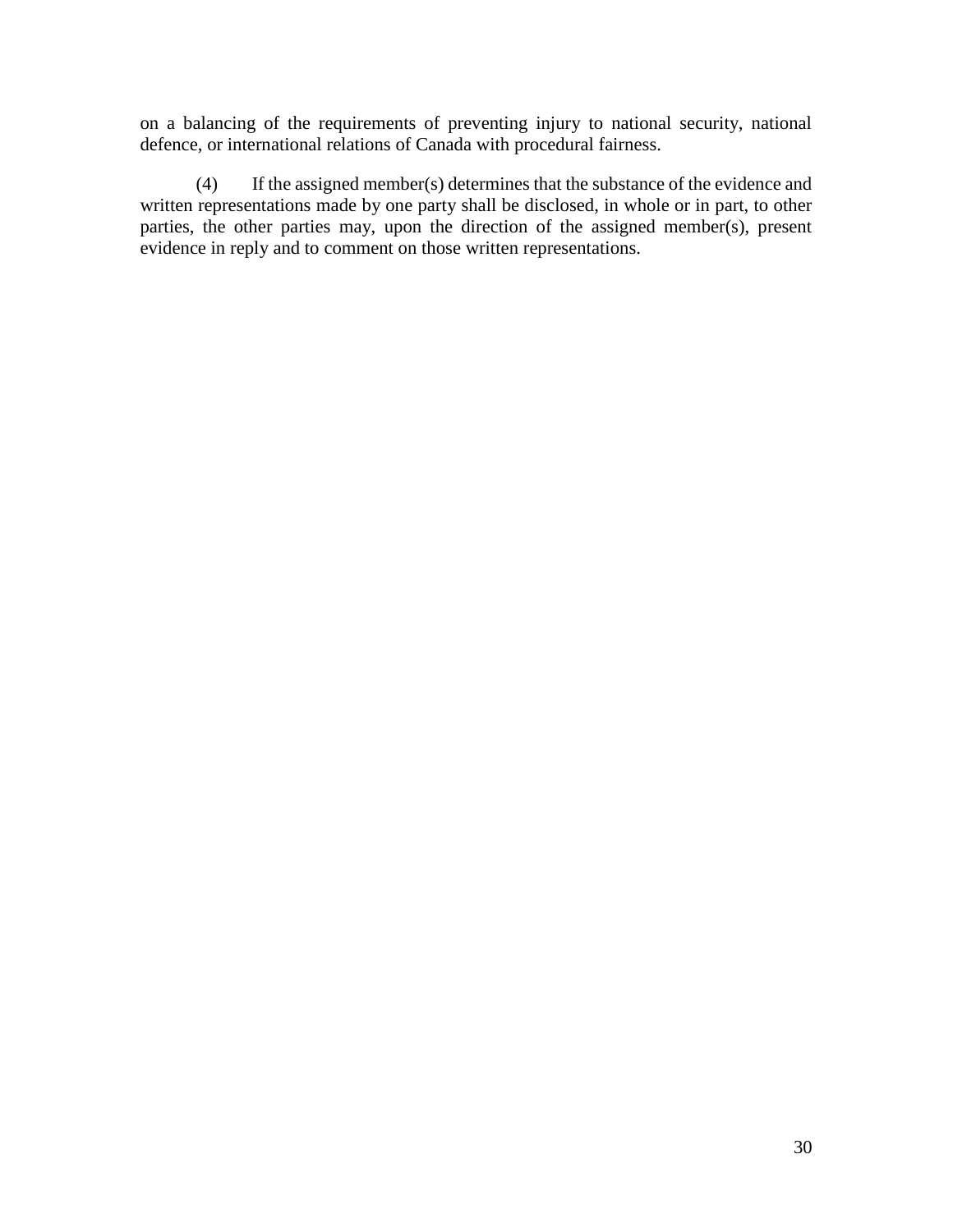## **MOTIONS**

# **Motion Record**

13.01 (1) A party may bring a motion at any time.

(2) Motions are to be in writing, unless otherwise directed by the assigned member.

(3) The assigned member may require the moving party to file a motion record with the Registrar.

# **Contents of Motion**

(4) The moving party shall include in the motion record: (a) a notice of motion the grounds upon which the motion is sought, using Form 1301, (b) a summary of the material facts upon which the moving party relies in the form of an affidavit (Form 1302) which may include the documents and other evidence upon which the moving party relies, (c) written submissions, and (d) authorities, if any.

# **Responding Party's Obligations**

(5) Within the timelines set by the assigned member, the responding party may file (a) a summary of the material facts upon which the responding party relies in the form of an affidavit (Form 1302) which may include the documents and other evidence upon which the responding party relies, (b) written submissions, and (c) authorities, if any.

# **Motions by members**

13.02 This rule shall not apply to motions brought by a member.

# **Informal procedure**

13.03 (1) If these rules provide that a party may seek relief by bringing a motion, a party may begin by informally requesting relief, in writing, to the Registrar.

(2) The member may issue a direction or order resolving a matter for which relief is requested under subrule (1) or direct the party to proceed by way of motion.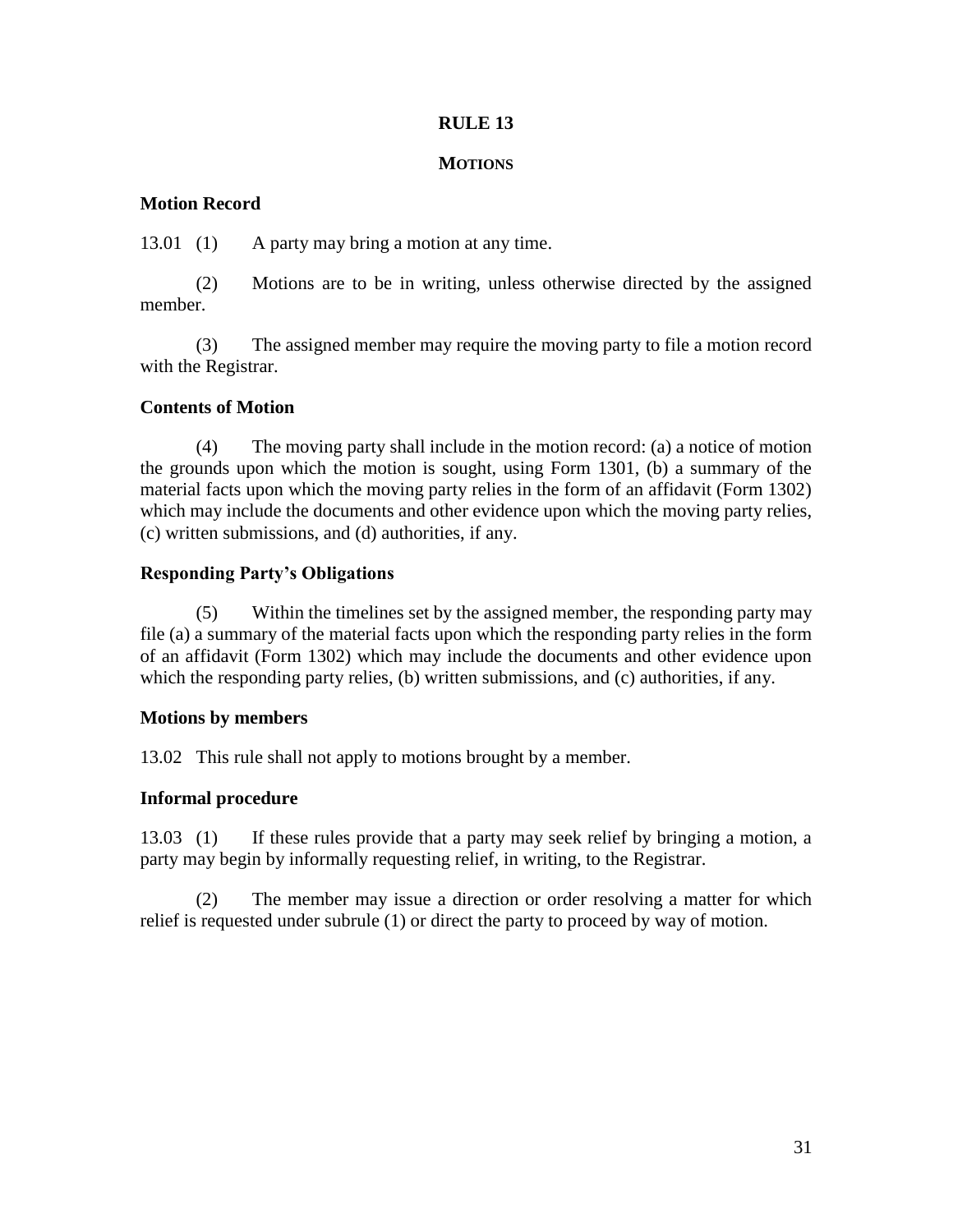#### **AMENDMENT OF COMPLAINT**

# **Amendment of complaint**

14.01 (1) At any stage of an investigation, on the motion of a party or on a member's own motion, a member may grant leave to amend a complaint where it advances the purposes set out in rule 1.04, unless prejudice would result that could not be compensated for by an adjournment.

(2) Notwithstanding subrule (1), a member may not grant leave to amend a complaint unless the requirements of paragraph 16(1)(a) or 17(1)(a) of the *Act*, as the case may be, have been complied with.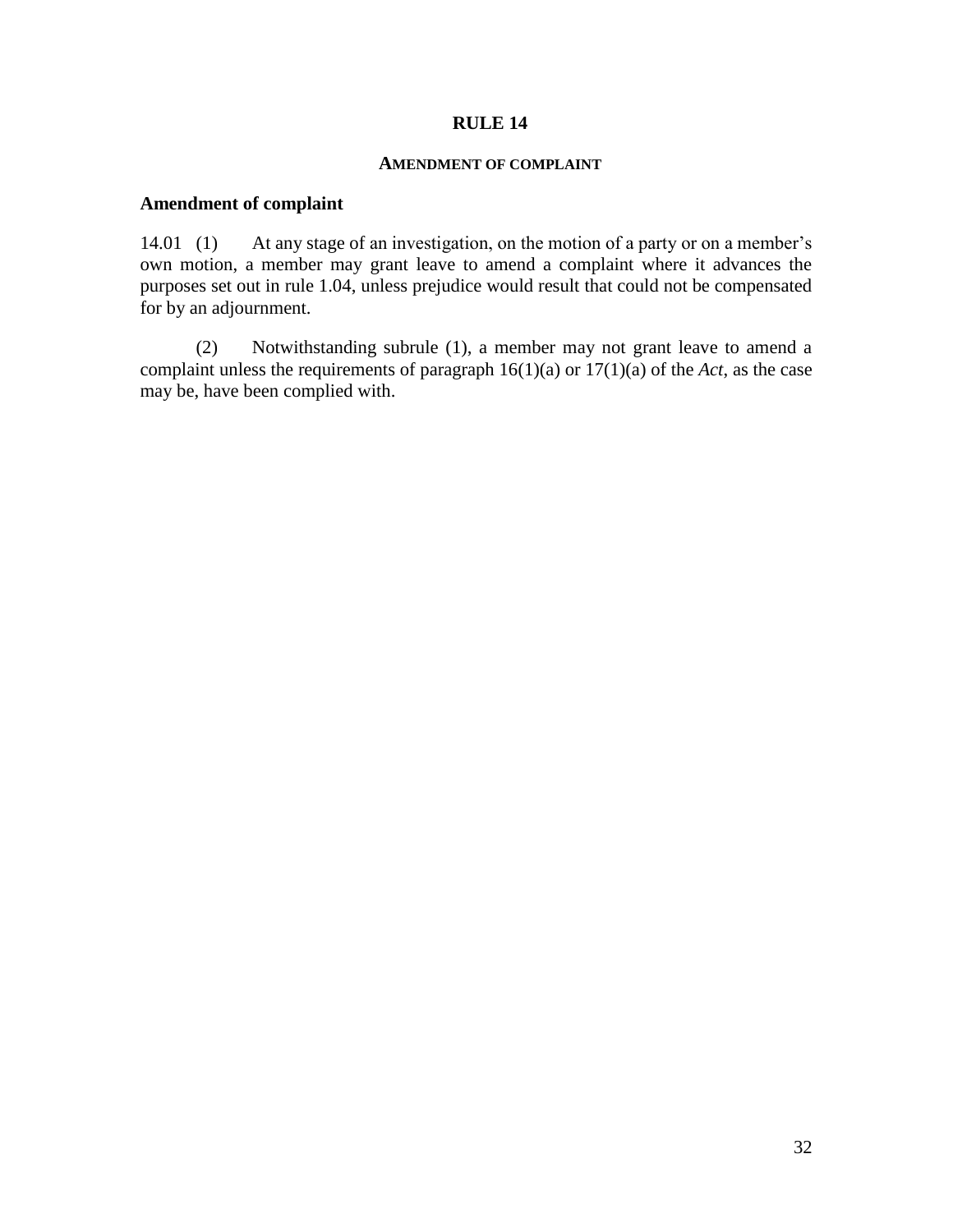#### **WITHDRAWAL AND ABANDONMENT OF COMPLAINTS**

#### **Withdrawal**

15.01 A complainant may request the withdrawal of the complaint by making a request to the Review Agency in writing.

### **Deemed abandonment**

15.02 A complaint shall be deemed abandoned when the Review Agency has been unable to communicate with the complainant despite reasonable attempts to do so.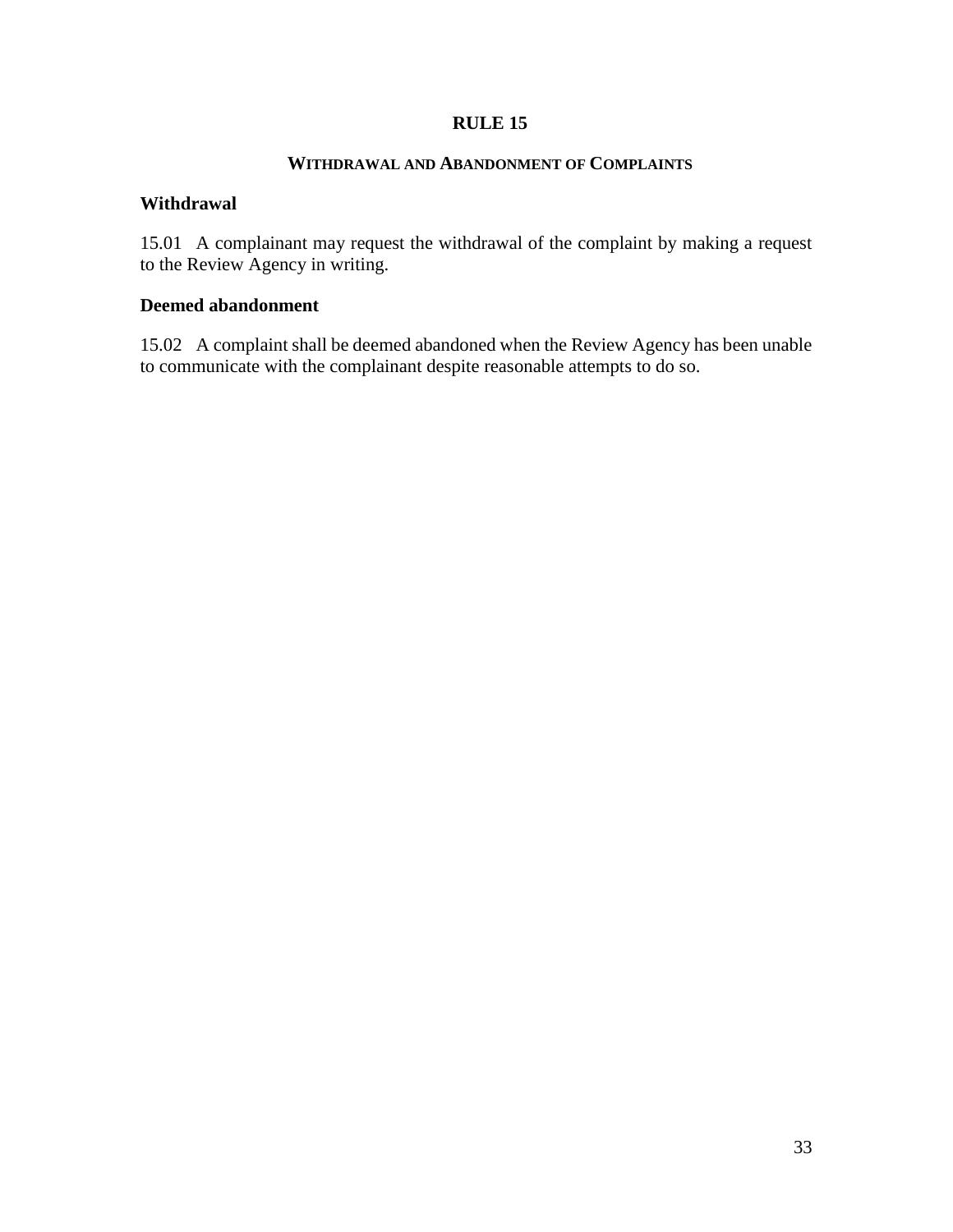### **DEEMED UNDERTAKING**

## **Deemed Undertaking**

16.01 (1) This rule applies to information or evidence obtained by the parties in the course of an investigation, including any hearings, interviews, case management conferences or pre-hearing conferences that may be held, before the Review Agency.

(2) All parties and their representatives are deemed to undertake not to record by any means or to use any information or evidence obtained in the course of an investigation for any purposes other than for the investigation.

## **Exceptions**

(3) Subrule (2) does not prohibit a use to which the person who disclosed the information or evidence consents.

(4) Subrule (2) does not prohibit prosecution of a person for an offence under section 131 of the *Criminal Code* (perjury).

## **Direction that undertaking does not apply**

16.02 If satisfied that the public interest outweighs any prejudice that would result to a party who disclosed information or evidence, a member may direct that subrule 16.01(2) does not apply to information or evidence, and may impose such terms and give such directions as are just.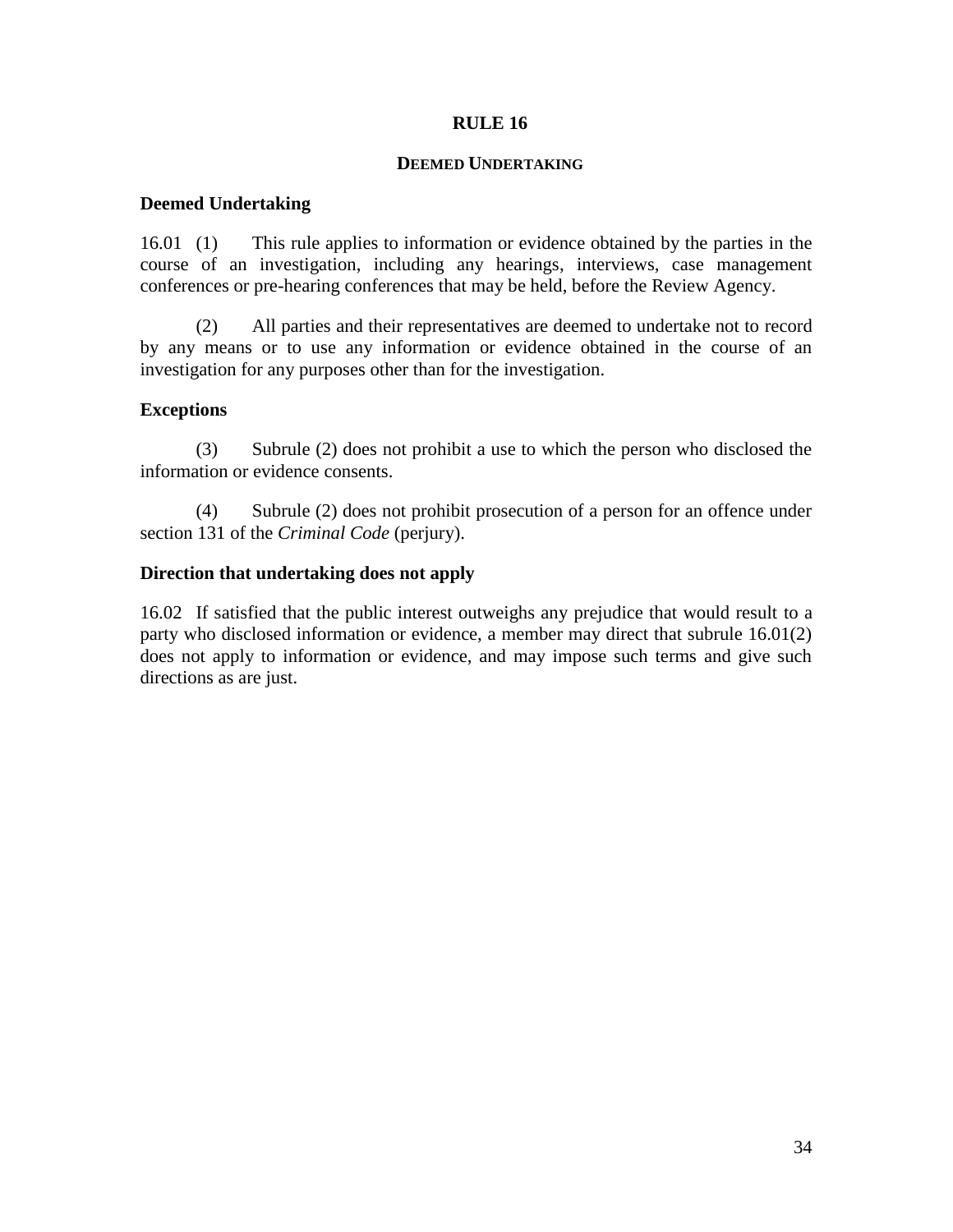# **CONCERNS BROUGHT TO NSIRA PURSUANT TO SECTION 15 OF THE**  *SECURITY OF INFORMATION ACT*

## **Application**

17.01 (1) This rule applies in instances where a person must comply with subsection 15(5) of the *Security of Information Act* in order to bring to the Review Agency a concern that relates to an alleged offence that has been, is being or is about to be committed by another person in the purported performance of that person's duties and functions of service for, or on behalf of, the Government of Canada.

(2) This rule does not apply if the communication or confirmation of the information related to an alleged offence was necessary to avoid grievous bodily harm or death.

### **How the concern is brought to the Review Agency**

- 17.02 (1) A concern that is brought to the Review Agency shall be made in writing.
	- (2) The submission to the Review Agency must include:
		- (i) confirmation that the person has brought his or her concern, along with all relevant information, to the attention of the deputy head or the Deputy Attorney General of Canada pursuant to paragraph 15(5)(*a*) of the *Security of Information Act*;
		- (ii) the date that the concern was brought to the deputy head or the Deputy Attorney General of Canada; and
		- (iii) all relevant information related to the concern.

#### **Relevant Information to be provided to the Review Agency**

17.03 (1) Upon receipt of the concern, the assigned member of the Review Agency must, as soon as feasible,

- (i) review all of the relevant information included in the submission; and
- (ii) request any additional information that is required for the Review Agency to respond.